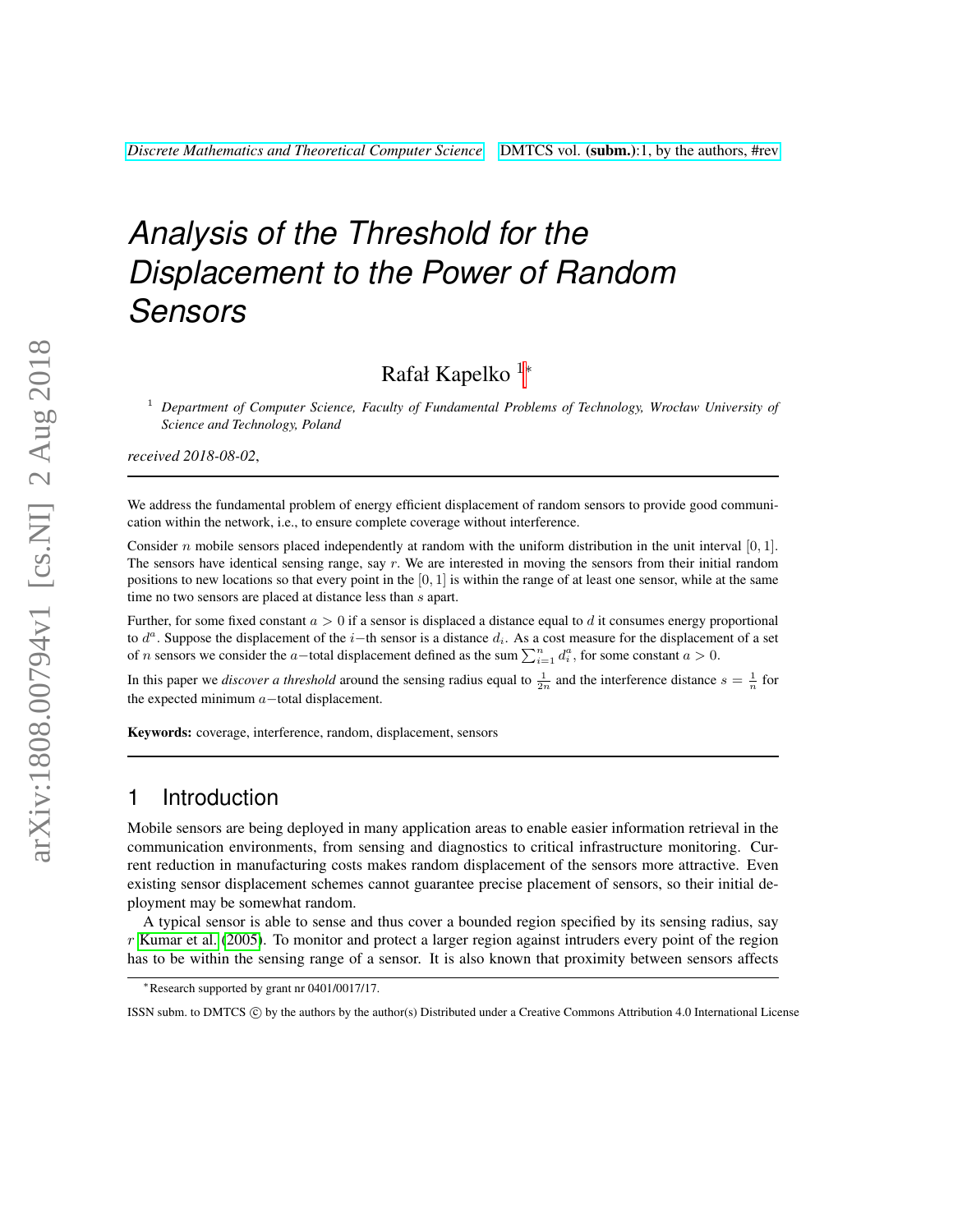the transmission and reception of signals and causes the degradation of performance [Gupta and Kumar](#page-15-1) [\(2000\)](#page-15-1). Therefore in order to avoid interference a critical value, say  $s$  is established. It is assumed that for a given parameter s two sensors interfere with each other during communication if their distance is less than s (see [Kranakis and Shaikhet](#page-15-2) [\(2014\)](#page-15-2)). However, random deployment of the sensors might leave some gaps in the coverage of the area and the sensors may be too close to each other. Therefore, to attain coverage of the area and to avoid interference it is necessary to reallocate the sensors from their random locations to new positions. Clearly, the displacement of a team of sensors should be performed in the most efficient way.

The cost measure for the displacement of a set of  $n$  sensors is measured by the sum of the respective displacements to the power of the individual sensors. We define below the concept of a−*total displacement*.

<span id="page-1-0"></span>Definition 1 (a−total displacement). *Let* a > 0 *be a constant. Suppose the displacement of the* i−*th sensor is a distance*  $d_i$ . The  $a$ -total displacement is defined as the sum  $\sum_{i=1}^{n} d_i^a$ .

Motivation for this cost metric arises from the fact that the parameter  $\alpha$  in the exponents represents various conditions on the region lubrication, friction which affect the sensor movement.

This paper is concerned with the *expected minimum* a−*total displacement* of moving n random mobile sensors from their original positions to new positions so as to **achieve full coverage** of a region and to avoid interference, i.e., every point in the region is within the range of at least one sensor while at the same time the sensors are not too close.

We consider  $n$  mobile sensors are placed independently at random with the uniform distribution in the unit interval [0, 1]. Each sensor is occupied with omnidirectional antenna of identical *sensing radius*  $r > 0$ . Thus, a sensor placed at location x in the unit interval can cover any point at distance at most r either to the left or right of  $x$ . (See Figure [1\)](#page-1-0).





The sensors are required to move from their current random locations to new positions so as to satisfy the following scheduling requirement.

Definition 2 ((s, r)−C&I). *The* (s, r)−*coverage & interference problem requires not only that there are no points uncovered but also no two sensors are placed at the distance less than s, for some*  $2r \geq s > 0$ *.* 

In this paper we study the expected minimum  $a$  –total displacement of n mobile sensors so as to solve complex (s, r)−*coverage & interference problem*.

The *threshold phenomena* around the interference distance  $s = \frac{1}{n}$  and the sensing radius  $r = \frac{1}{2n}$  for the expected minimum  $a$ -total displacement of  $n$  sensors is discovered.

### *1.1 Related Work and Preliminary Results*

There are extensive studies dealing with both coverage (e.g., see [Abbasi et al.](#page-14-0) [\(2009\)](#page-14-0); [Kumar et al.](#page-15-0) [\(2005\)](#page-15-0); [Bhattacharya et al.](#page-14-1) [\(2009\)](#page-14-1); [Wang et al.](#page-16-0) [\(2006\)](#page-16-0); [Saipulla et al.](#page-16-1) [\(2009\)](#page-16-1)) and interference problems (e.g., see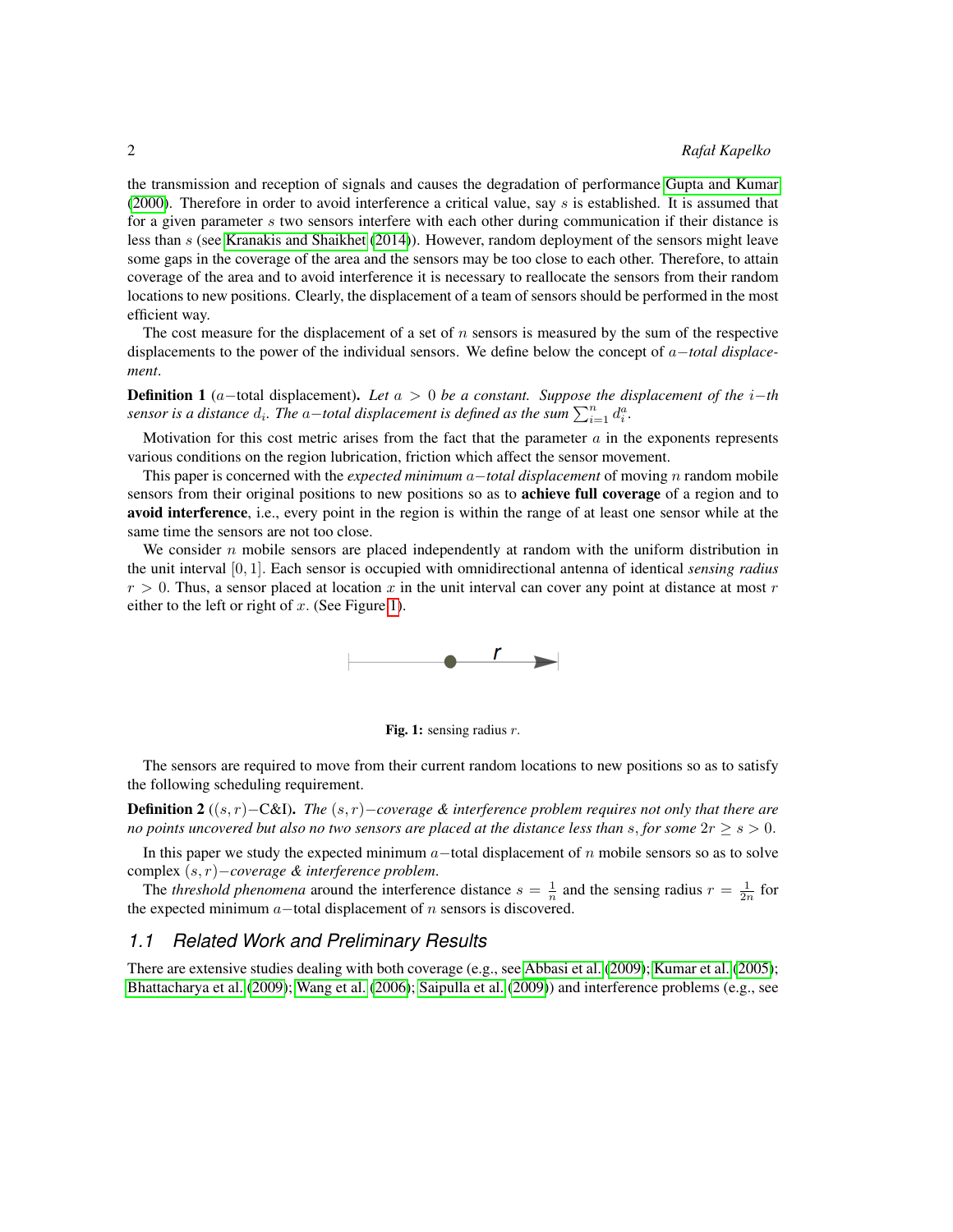[Jain and Qiu](#page-15-3) [\(2005\)](#page-15-3); [Burkhart and Zollinger](#page-15-4) [\(2004\)](#page-15-4); [Kranakis et al.;](#page-15-5) [Halldorsson and Tokuyama](#page-15-6) [\(2008\)](#page-15-6)). ´

An important setting in considerations for coverage of domain is when the sensors are displaced at random with the uniform distribution. Some authors proposed using several rounds of random displacement to achieve complete coverage of domain [Yan and Qiao](#page-16-2) [\(2010\)](#page-16-2); [Eftekhari et al.](#page-15-7) [\(2013b\)](#page-15-7). Another approach is to use the relocating sensors [Czyzowicz et al.](#page-15-8) [\(2009\)](#page-15-8); [Eftekhari et al.](#page-15-9) [\(2013a\)](#page-15-9).

Observe that in the case when  $s = \frac{1}{n}$  and  $r = \frac{1}{2n}$  the only way to achieve coverage & interference requirement is for the sensors to occupy the equidistant anchor positions  $\frac{i}{n} - \frac{1}{2n}$ , for  $i = 1, 2, ..., n$ . The following exact asymptotic result was proved in [Kapelko and Kranakis](#page-15-10) [\(2016\)](#page-15-10).

<span id="page-2-1"></span>Theorem 3 (cf. [Kapelko and Kranakis](#page-15-10) [\(2016\)](#page-15-10)). *Let* a *be an even positive natural number. Assume that,* n *mobile sensors are thrown uniformly and independently at random in the unit interval. The expected sum over all sensors* i *from* 1 *to* n, *where the contribution of the* i−*th sensor is its displacement from the current location to the anchor point*  $\frac{i}{n} - \frac{1}{2n}$ *, raised to the a–th power is*  $\frac{\left(\frac{a}{2}\right)!}{2^{\frac{a}{2}}(1+1)}$  $\frac{\left(\frac{\alpha}{2}\right)!}{2^{\frac{\alpha}{2}}(1+a)}n^{1-\frac{a}{2}}+O\left(n^{-\frac{a}{2}}\right).^{(i)}$  $\frac{\left(\frac{\alpha}{2}\right)!}{2^{\frac{\alpha}{2}}(1+a)}n^{1-\frac{a}{2}}+O\left(n^{-\frac{a}{2}}\right).^{(i)}$  $\frac{\left(\frac{\alpha}{2}\right)!}{2^{\frac{\alpha}{2}}(1+a)}n^{1-\frac{a}{2}}+O\left(n^{-\frac{a}{2}}\right).^{(i)}$ 

The next theorem extends Theorem [3](#page-2-1) to all real valued exponent  $a > 0$ .

<span id="page-2-3"></span>Theorem 4. *Fix* a > 0. *Assume that,* n *mobile sensors are thrown uniformly and independently at random in the unit interval. The expected* a−*total movement of all* n *sensors to move from their current location to the equidistant anchor locations*  $\frac{i}{n} - \frac{1}{2n}$ *, for*  $i = 1, 2, ..., n$ *, respectively, is* 

<span id="page-2-4"></span>
$$
\frac{\Gamma\left(\frac{a}{2}+1\right)}{2^{\frac{a}{2}}(1+a)}n^{1-\frac{a}{2}} + O\left(n^{-\frac{a}{2}}\right).^{(ii)}
$$
\n(1)

Before proving Theorem [4,](#page-2-3) we briefly explain the main ideas.

When  $a > 0$  and a is not an even integer the proof of asymptotic result [\(1\)](#page-2-4) is based on the following formula of absolute moments in terms of characteristic function.

<span id="page-2-5"></span>Theorem 5 (cf. [Von Bahr](#page-16-3) [\(1965\)](#page-16-3), [Ushakov](#page-16-4) [\(2011\)](#page-16-4)). *Let* Y *be a random variable with the distribution function*  $F(x)$  and the characteristic function  $\varphi(t)$ . Assume that  $\mathbf{E}[|Y|^a] < \infty$ , where  $a > 0$  and  $a$  is not an even integer. Let  $\alpha_k = \mathbf{E}[Y^k],$  where  $k$  is nonnegative integer. Then

$$
\mathbf{E}\left[|Y|^a\right] = \frac{\Gamma(a+1)}{\pi} \cos \frac{(a+1)\pi}{2} \int_{-\infty}^{\infty} \frac{\Re \varphi(t) - \sum_{k=0}^{\left[\frac{a}{2}\right]} \frac{(-1)^k \alpha_{2k} t^{2k}}{(2k)!}}{|t|^{a+1}} dt,
$$

where  $\left[\frac{a}{2}\right]$  is the greatest integer less than or equal to  $\frac{a}{2}$ .

It turns out that combining estimations when  $a$  is positive even natural with the representation in The-orem [5,](#page-2-5) one obtains the desired asymptotic formula  $(1)$  for all positive real numbers  $a$ .

<span id="page-2-0"></span>(i) We recall the following asymptotic notation:

- (i)  $f(n) = O(g(n))$  if there exists a constant  $C_1 > 0$  and integer N such that  $|f(n)| \leq C_1 |g(n)|$  for all  $n > N$ ,
- (ii)  $f(n) = \Omega(g(n))$  if there exists a constant  $C_2 > 0$  and integer N such that  $|f(n)| \geq C_2|g(n)|$  for all  $n > N$ ,
- (iii)  $f(n) = \Theta(g(n))$  if and only if  $f(n) = O(g(n))$  and  $f(n) = \Omega(g(n))$ ,

<span id="page-2-2"></span><sup>(</sup>ii) The gamma function  $\Gamma(a)$  is defined to be an extension of the factorial to real number arguments. It is related to the factorial by  $\Gamma(a+1) = a!$  provided that  $a \in N$ .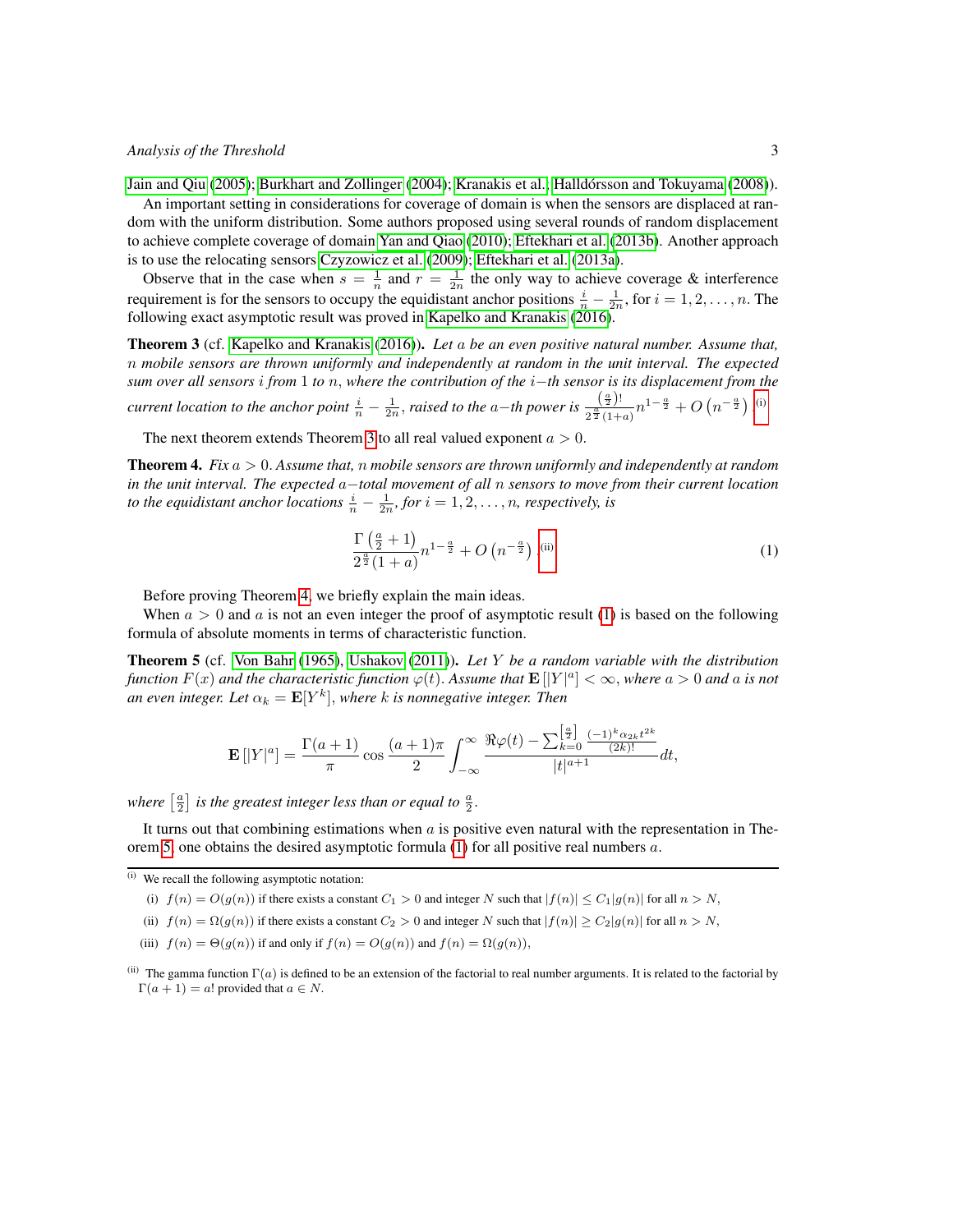**Proof:** (Theorem [4\)](#page-2-3) As a first step, note that if  $a > 0$  and a is an even integer the desired Formula [\(1\)](#page-2-4) follows from Theorem [3,](#page-2-1) as well as the identity  $\Gamma(\frac{a}{2} + 1) = (\frac{a}{2})!$ .

Therefore, we may assume that  $a > 0$  and a is not an even integer. Let k be nonnegative integer. Assume that, n mobile sensors are thrown uniformly and independently at random in the unit interval. Let  $X_i$  be the position of *i*−th sensor in the interval [0, 1], for  $i = 1, 2, \ldots, n$ .

Consider the random variables  $Y_i = \left| X_i - \left( \frac{i}{n} - \frac{1}{2n} \right) \right|$  with the characteristic function  $\varphi_i(t)$ , for  $i =$  $1, 2, \ldots, n$ . Observe that

<span id="page-3-1"></span><span id="page-3-0"></span>
$$
\Re \varphi_i(t) - \sum_{k=0}^{\left[\frac{a}{2}\right]} \frac{(-1)^k \mathbf{E}[Y_i^{2k}] t^{2k}}{(2k)!} = \sum_{k=\left[\frac{a}{2}\right]+1}^{\infty} \frac{(-1)^k \mathbf{E}[Y_i^{2k}] t^{2k}}{(2k)!}.
$$
 (2)

Putting together Equation [\(2\)](#page-3-0) with Theorem [5](#page-2-5) for  $Y := Y_i$  we have

$$
\mathbf{E}\left[|Y_i|^a\right] = 2\frac{\Gamma(a+1)}{\pi}\cos\frac{(a+1)\pi}{2}\int_0^\infty \sum_{k=\left[\frac{a}{2}\right]+1}^\infty \frac{(-1)^k \mathbf{E}[Y_i^{2k}] t^{2k-a-1}}{(2k)!} dt.
$$
 (3)

Combining together Equation [\(3\)](#page-3-1) with Theorem [3](#page-2-1) for  $a := 2k$  we derive

$$
\mathbf{E}\left[\sum_{i=1}^{n}|Y_i|^a\right] = 2\frac{\Gamma(a+1)}{\pi}\cos\frac{(a+1)\pi}{2}\int_0^\infty \sum_{k=\left[\frac{a}{2}\right]+1}^\infty \frac{(-1)^k t^{2k-a-1}}{(2k)!} \left(\frac{k!}{2^k(1+2k)}n^{1-k} + O\left(n^{-k}\right)\right)dt.
$$

Substitution  $t = \sqrt{n}y$  in the last integral leads to

$$
\mathbf{E}\left[\sum_{i=1}^{n}|Y_{i}|^{a}\right]
$$
\n
$$
=2\frac{\Gamma(a+1)}{\pi}\cos\frac{(a+1)\pi}{2}\int_{0}^{\infty}\sum_{k=\left[\frac{a}{2}\right]+1}^{\infty}\frac{(-1)^{k}k!}{(2k)!2^{k}(1+2k)}y^{2k-a-1}dy\left(n^{1-\frac{a}{2}}\right)+O\left(n^{-\frac{a}{2}}\right). \quad (4)
$$

<span id="page-3-4"></span>Let

$$
C_a = 2\frac{\Gamma(a+1)}{\pi} \cos\frac{(a+1)\pi}{2} \int_0^\infty \sum_{k=\left[\frac{a}{2}\right]+1}^\infty \frac{(-1)^k k!}{(2k)! 2^k (1+2k)} y^{2k-a-1} dy.
$$
 (5)

Applying the identity

<span id="page-3-3"></span><span id="page-3-2"></span>
$$
\int_0^\infty \sum_{k=\left[\frac{a}{2}\right]+1}^\infty \frac{(-1)^k k!}{(2k)! 2^k (1+2k)} y^{2k-a-1} dy
$$
  
=  $\frac{\sqrt{\pi}}{2^{2+\frac{3a}{2}}} \cot\left(\frac{a\pi}{2}\right) \Gamma\left(-\frac{1}{2}-\frac{a}{2}\right)$  when *a* is not an even integer. (6)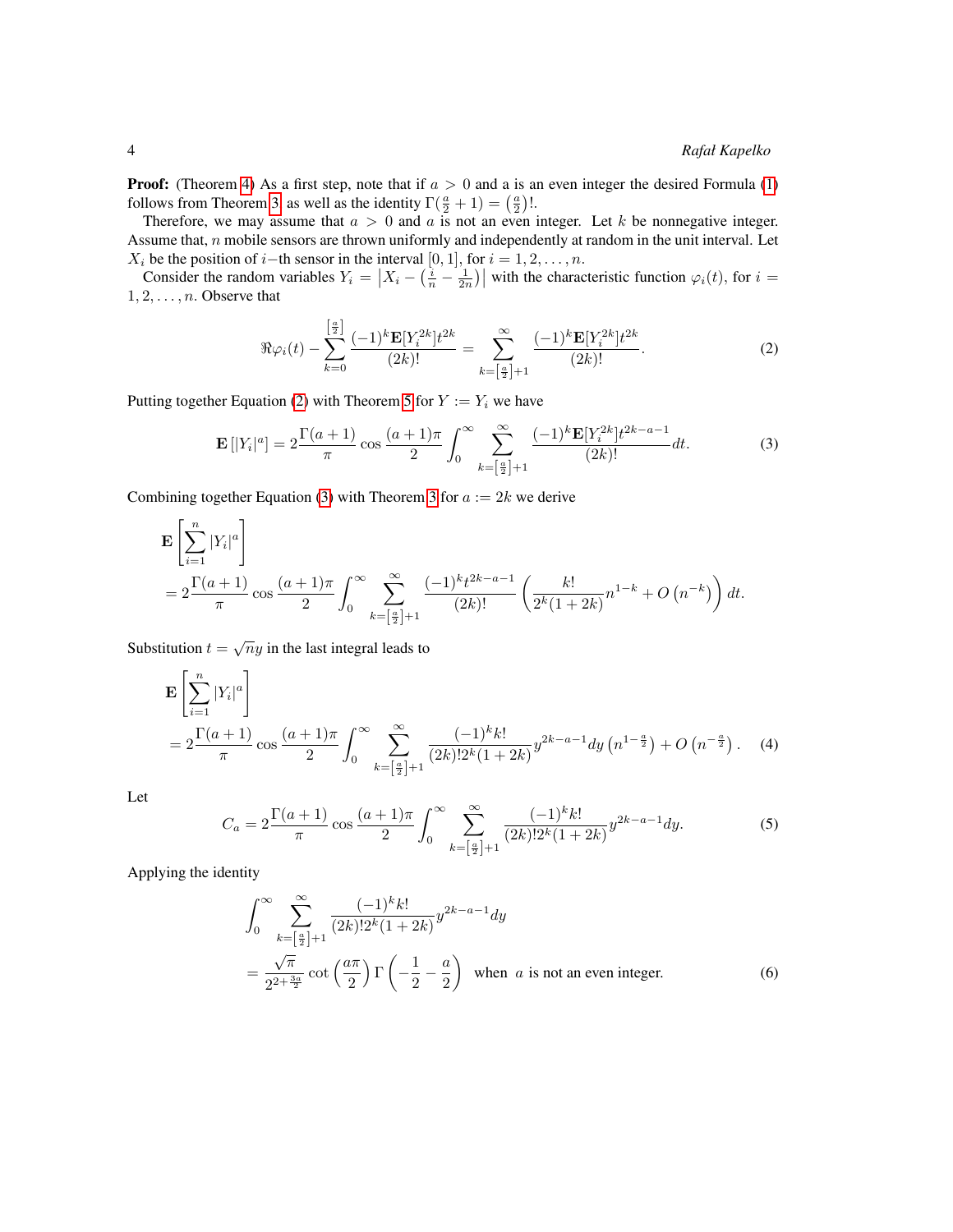<span id="page-4-0"></span>we get

$$
C_a = \frac{\Gamma(a+1)}{\pi} \cos \frac{(a+1)\pi}{2} \frac{\sqrt{\pi}}{2^{1+\frac{3a}{2}}} \cot \left(\frac{a\pi}{2}\right) \Gamma\left(-\frac{1}{2} - \frac{a}{2}\right). \tag{7}
$$

Remark 6. *The following Mathematica code can be used to confirm the validity of Identity [\(6\)](#page-3-2).*

Assuming[a>0 && 0<a-2IntegerPart[a/2]<2,Integrate[Sum[((-1)ˆk\*k!)  $/((2k)! *2^k * (1+2k)) *y^2(2k-a-1), {k, IntegerPart[a/2]+1, Infinity]},$ {y, 0, Infinity}]]

Using Euler's reflection formula  $\Gamma(1-z)\Gamma(z) = \frac{\pi}{\sin(\pi z)}$  (see [\(of Mathematical Functions,](#page-15-11) Identity 5.5.3)) for  $z := \frac{a+3}{2}$ , the identity  $\frac{\cos(\frac{(a+1)\pi}{2})\cos(\frac{a\pi}{2})}{\sin(\frac{(a+3)\pi}{2})\sin(\frac{a\pi}{2})}$  $\frac{\cos(\frac{\pi}{2})\cos(\frac{\pi}{2})}{\sin(\frac{(\pi+3)\pi}{2})\sin(\frac{\pi\pi}{2})} = 1$ , as well as Equation [\(7\)](#page-4-0) we have

$$
C_a = \frac{\Gamma(a+1)\sqrt{\pi}}{2^{1+\frac{3a}{2}}\Gamma\left(\frac{a+3}{2}\right)}.
$$

Next, the Legendre duplication formula (see [\(of Mathematical Functions,](#page-15-11) Identity 5.5.5)) for  $z := \frac{a+1}{2}$ and the identity  $\Gamma\left(\frac{a+3}{2}\right) = \frac{a+1}{2}\Gamma\left(\frac{a+1}{2}\right)$  leads to

<span id="page-4-1"></span>
$$
C_a = \frac{\Gamma\left(\frac{a}{2} + 1\right)}{2^{\frac{a}{2}}(a+1)}.\tag{8}
$$

Putting together [\(4\)](#page-3-3), [\(5\)](#page-3-4) and [\(8\)](#page-4-1) we conclude that the expected  $a$  –total movement of all n sensors to move from their current location to the equidistant anchor locations  $\frac{i}{n} - \frac{1}{2n}$ , for  $i = 1, 2, ..., n$ , respectively, is  $\Gamma\left(\frac{a}{2}+1\right)$  $\frac{\Gamma(\frac{n}{2}+1)}{2^{\frac{\alpha}{2}}(1+a)}n^{1-\frac{\alpha}{2}}+O\left(n^{-\frac{\alpha}{2}}\right)$ . This is sufficient to complete the proof of Theorem [4.](#page-2-3)  $\Box$ 

More importantly, our work is closely related to the paper [Kapelko and Kranakis](#page-15-10) [\(2016\)](#page-15-10), where the authors considered the expected a−total displacement *only for coverage problem* where the sensors are randomly placed in the unit interval. The paper [Kapelko and Kranakis](#page-15-10) [\(2016\)](#page-15-10) studies performance bounds for some algorithms, using Chernoff's inequality. The methods used in this paper have the limitations the most *important* and difficult case when the sensing radius r is close to  $\frac{1}{2n}$  is not included. Hence, the analysis of coverage problem in [Kapelko and Kranakis](#page-15-10) [\(2016\)](#page-15-10) is incomplete.

In this work we study the difficult and the most important case when the sensing radius r is close to  $\frac{1}{2n}$ for both coverage and interference.

Compared to the coverage problem, the complex  $(s, r) - C\&I$  scheduling requirement not only ensures coverage, but also avoids interference and is more reasonable when providing good communication within the network.

Hence, our picture of *the threshold phenomena* is *complete*.

Related to our work is the paper [Kranakis and Shaikhet](#page-15-12) [\(2016\)](#page-15-12). The authors of [Kranakis and Shaikhet](#page-15-12) [\(2016\)](#page-15-12) *do not solve the coverage problem*, but address the problem of reallocating n sensors on the halfinfinitive interval  $[0, \infty)$  to eliminate the overlaps and remove the gaps, securing uninterrupted coverage starting from the origin. Their work dealt with the general case when the position of j−th sensor on the line is the sum of j *independent* and identically distributed random variables (see [\(Kranakis and Shaikhet,](#page-15-12) [2016,](#page-15-12) Assumption 2.1, page 669)) with expectation equal to  $\frac{1}{n}$ .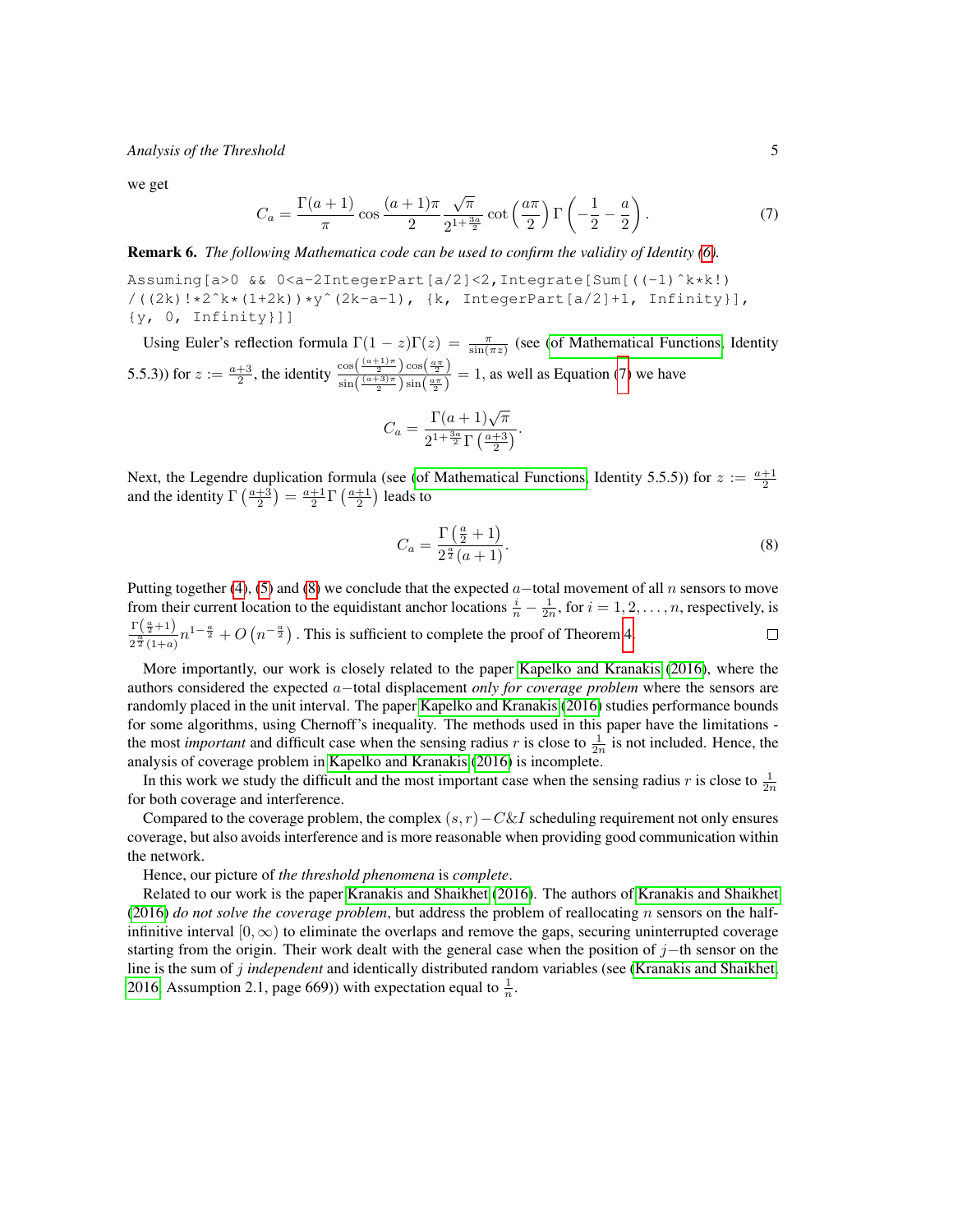| Interference distance s                  | Sensing radius $r$                             | Expected minimum total<br>displacement for<br>$(s,r) - C\&I$ requirement                                        | Theorem |
|------------------------------------------|------------------------------------------------|-----------------------------------------------------------------------------------------------------------------|---------|
| $s=\pm$                                  | $r=\frac{1}{2n}$                               | $\frac{1\,( \frac{a}{2}+1)}{2^{\frac{a}{2}}\,( 1+a)}n^{1-\frac{a}{2}}+O\left( n^{-\frac{a}{2}}\right) ,$<br>a>0 |         |
| $s = \frac{1-\delta}{n}$<br>$\delta > 0$ | $r = \frac{1+\epsilon}{2n},$<br>$\epsilon > 0$ | $O\left(n^{\frac{1}{2}-\frac{a}{2}}\right), a \geq 1,$<br>$O\left(n^{1-a}\right), a \in (0,1)$                  | 12      |

**Tab. 1:** The expected minimum a–total movement of n random sensors in the unit interval [0, 1] as a function of the sensing radius and interference value.

It is worthwhile to mention that an important setting in consideration for coverage  $\&$  interference requirement when n sensors are placed uniformly and independently at random in the unit interval  $[0, 1]$  is not considered in [Kranakis and Shaikhet](#page-15-12) [\(2016\)](#page-15-12).

The position of j−th sensor on the unit interval [0, 1] is the j−th order statistics of the uniform distribution. It is very well known that in our random placement the position of  $j$ −th sensor is the sum of j identical *dependent* Beta random variables with parameters 1, n and expectation equal to  $\frac{1}{n+1}$  (see [\(Arnold et al., 2008,](#page-14-2) Formula 2.5.21, page 33)). For additional details on the order statistics of the uniform distribution we refer the reader to the book [Arnold et al.](#page-14-2) [\(2008\)](#page-14-2).

### *1.2 Contribution and Outline of the Paper*

In this study we give *the complete picture* of the threshold phenomena *for both coverage and interference* in one dimension. Assume that  $n$  mobile sensors with identical sensing range are placed uniformly at random and independently in the unit interval [0, 1].

Let  $\delta, \epsilon > 0$  be *arbitrary small constants* independent on n and let  $a > 0$  be a constant.

As the interference distance s decreases from  $\frac{1}{n}$  to  $\frac{1-\delta}{n}$  and the sensing radius r increases from  $\frac{1}{2n}$  to  $\frac{1+\epsilon}{2n}$ .

- It is sharp decline (the threshold) from  $\Theta(n^{1-\frac{\alpha}{2}})$  to  $O(n^{\frac{1}{2}-\frac{\alpha}{2}})$  in the expected minimum a–total displacement when  $a \geq 1$ .
- It is sharp decline (the threshold) from  $\Theta(n^{1-\frac{\alpha}{2}})$  to  $O(n^{1-\alpha})$  in the expected minimum a–total displacement when  $a \in (0, 1)$ .

Table 1 summarizes our main contribution in this paper.

Notice that, for  $a = 1$ , the expected minimum 1–total movement declines sharply from  $\Theta(\sqrt{n})$  to  $O(1)$ .

We also present 2 new randomized algorithms. It is worthwhile to mention that, however the algorithms are very simple but the analysis is challenging.

In Section [2](#page-6-0) we *discover and prove new statistical properties of Beta distribution* (see Lemma [8](#page-7-0) and Lemma [9\)](#page-7-1).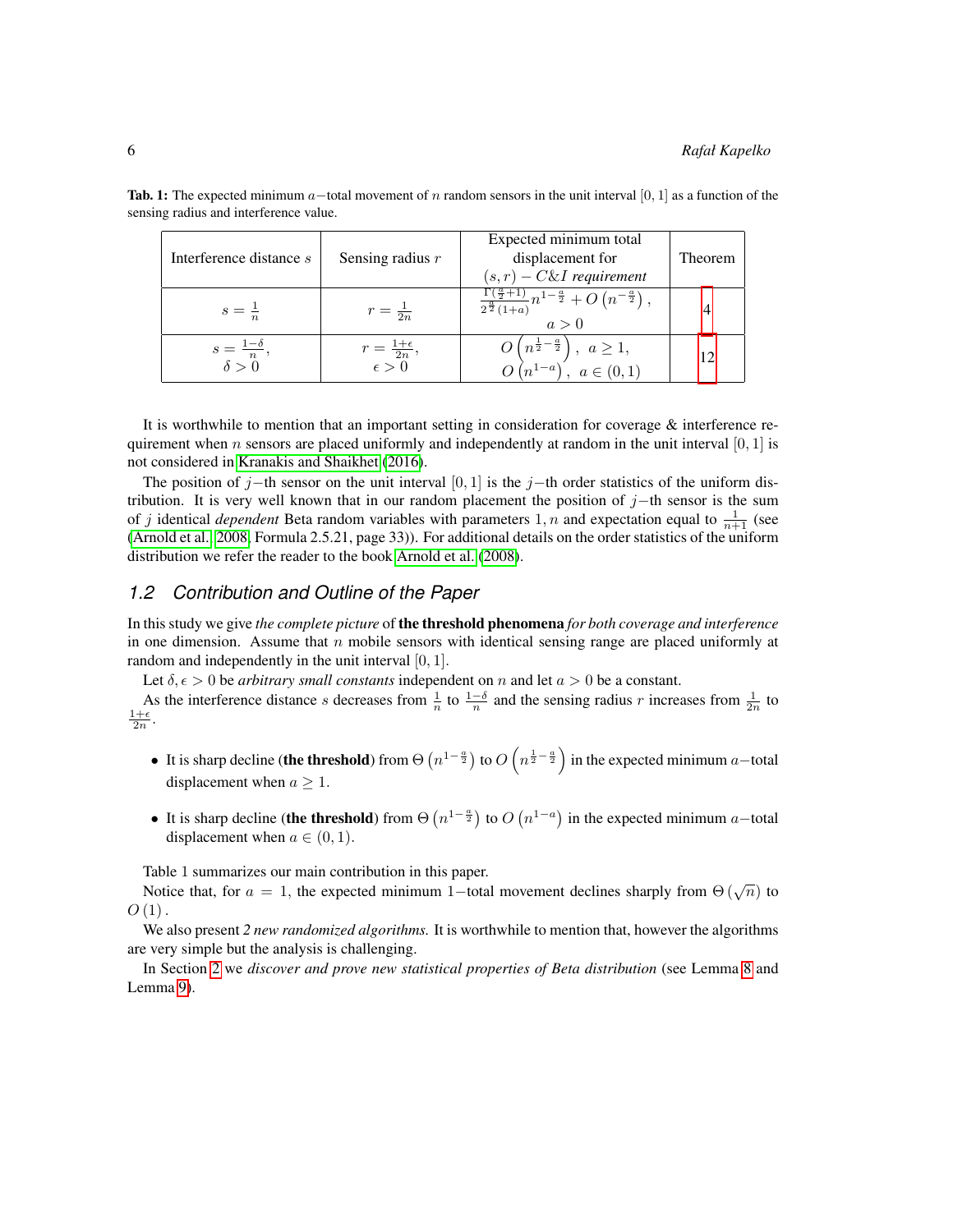The overall organization of the paper is as follows. In Section [2](#page-6-0) we present some preliminary results that will be used in the sequel. Section [3](#page-7-2) deals with analysis of  $a$ -total displacement when the sensors are displaced randomly in the unit interval. Finally, Section [4](#page-14-3) is the conclusion.

# <span id="page-6-0"></span>2 Preliminary Lemmas

In this section, we present three lemmas which will be helpful in proving our main results. It is worth pointing out that Lemma [8](#page-7-0) and Lemma [9](#page-7-1) present *new statistical properties of Beta distribution.* We begin, by introducing some basic concepts and notation that will be used in the paper.

Assume that  $c, d$  are positive integers. The Beta distribution (see [of Mathematical Functions\)](#page-15-11) with parameters c, d is the continuous distribution on [0, 1] with probability density function  $f_{c,d}(t)$  given by

$$
f_{c,d}(t) = c \binom{c+d-1}{c} t^{c-1} (1-t)^{d-1}, \text{ when } 0 \le t \le 1.
$$
 (9)

The cumulative distribution function of the Beta distribution

<span id="page-6-2"></span><span id="page-6-1"></span>
$$
I_z(c,d) = c \binom{c+d-1}{c} \int_0^z t^{c-1} (1-t)^{d-1} dt \tag{10}
$$

denotes the incomplete Beta function.

Moreover, the incomplete Beta function is related to the binomial distribution by

$$
1 - I_z(c,d) = \sum_{j=0}^{c-1} {c+d-1 \choose j} z^j (1-z)^{c+d-1-j}
$$
 (11)

(see [\(of Mathematical Functions,](#page-15-11) Identity 8.17.5) for  $c = m$  and  $d = n - m + 1$ .).

The following inequality which relates binomial and Poisson distribution was discovered by Yu. V. Prohorov (see [Prohorov](#page-15-13) [\(1953\)](#page-15-13), [\(LeCam, 1965,](#page-15-14) Theorem 2)).

<span id="page-6-3"></span>
$$
\binom{n}{j} x^j (1-x)^{n-j} \le \left(\frac{n}{m}\right)^{\frac{1}{2}} e^{-nx} \frac{(nx)^j}{j!},\tag{12}
$$

where m is integer which satisfies  $n(1-x) - 1 < m \le n(1-x)$ .

We will also use the classical Stirling's approximation for factorial (see [\(Feller, 1968,](#page-15-15) page 54))

$$
\sqrt{2\pi}N^{N+\frac{1}{2}}e^{-N+\frac{1}{12N+1}} < N! < \sqrt{2\pi}N^{N+\frac{1}{2}}e^{-N+\frac{1}{12N}}.\tag{13}
$$

We use the following notation

<span id="page-6-5"></span><span id="page-6-4"></span>
$$
|x|^{+} = \max\{x, 0\}
$$
 (14)

for positive parts of  $x \in \mathbb{R}$ .

Finally, we recall Jensen's inequality for expectations. If  $f$  is a convex function, then

$$
f\left(\mathbf{E}[X]\right) \le \mathbf{E}\left[f(X)\right] \tag{15}
$$

provided the expectations exists (see [\(Ross, 2002,](#page-15-16) Proposition 3.1.2)).

We are now ready to give some useful properties of Beta distribution in the following sequences of lemmas.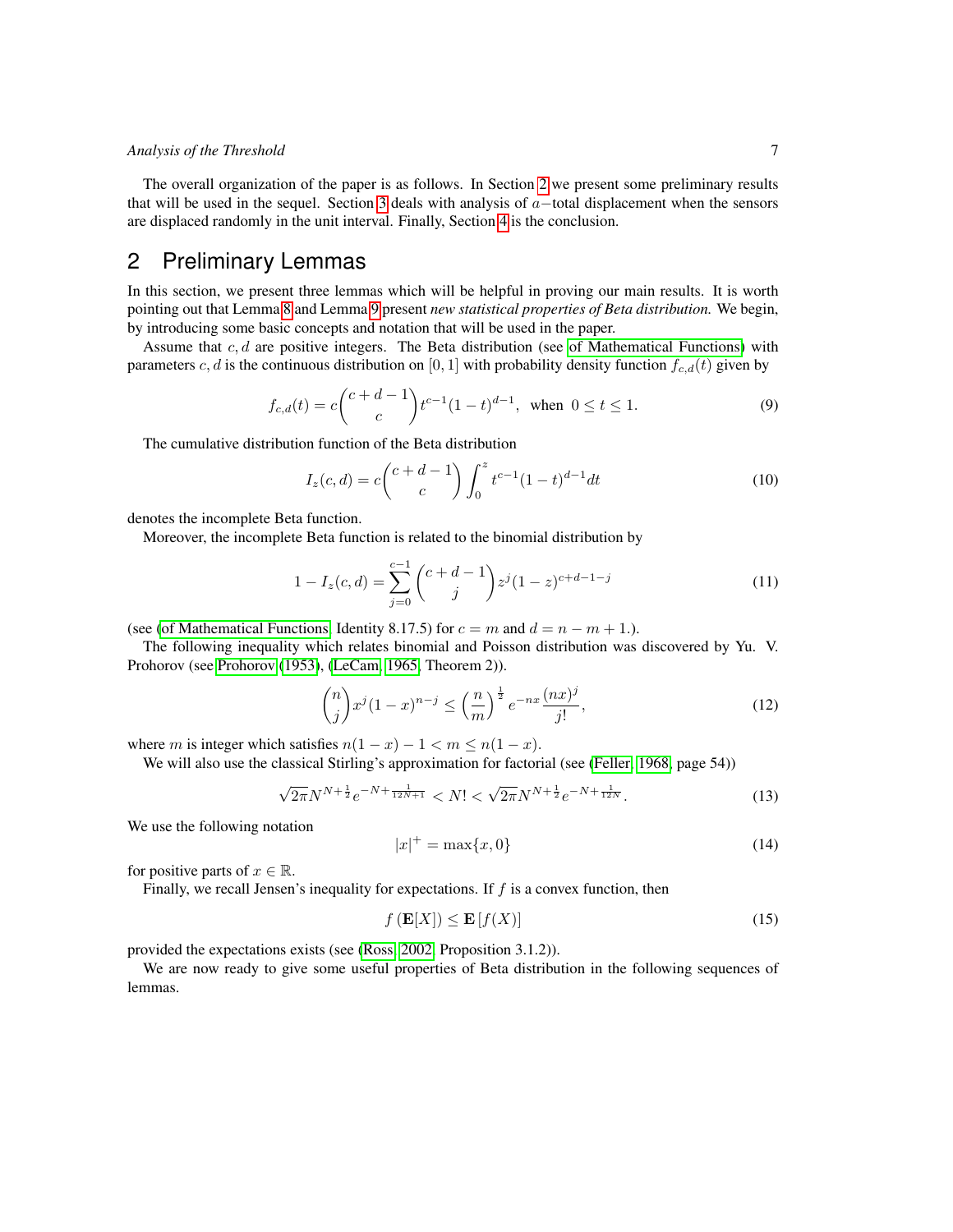<span id="page-7-4"></span>**Lemma 7.** Assume that random variable  $X_l$  obeys the Beta distribution with parameters  $l, n - l + 1$ . *Then*

<span id="page-7-3"></span>
$$
\Pr\left[X_n < 1 - \frac{1}{\sqrt{n}}\right] < \frac{1}{e^{\sqrt{n}}}.
$$

Proof: First of all observe that

$$
\Pr\left[X_n < 1 - \frac{1}{\sqrt{n}}\right] = \int_0^{1 - \frac{1}{\sqrt{n}}} f_{n,1}(t)dt = \left(1 - \frac{1}{\sqrt{n}}\right)^n. \tag{16}
$$

Using [\(16\)](#page-7-3) and the basic inequality  $(1 - x)^{1/x} < e^{-1}$  when  $x > 0$  we derive easily

<span id="page-7-7"></span>
$$
\Pr\left[X_n < 1 - \frac{1}{\sqrt{n}}\right] < \frac{1}{e^{\sqrt{n}}}.
$$

This proves Lemma [7.](#page-7-4)

<span id="page-7-5"></span><span id="page-7-0"></span>**Lemma 8.** *Fix*  $\gamma > 0$  *independent on n*. *Let*  $a > 0$  *and let*  $\rho = \frac{1+\gamma}{n}$ . *Assume that random variable*  $X_l$ *obeys the Beta distribution with parameters*  $l, n - l + 1$ . *Then* 

$$
\mathbf{E}\left[|X_l - \rho l|^+\right] = O\left(\frac{1}{n}\right) \text{ for } l = 1, 2, \dots, n,
$$
\n(17)

$$
\sum_{l=1}^{n} \frac{n}{l} \mathbf{E} \left[ \left( |X_l - \rho l|^+ \right)^a \right] = O \left( n^{1-a} \right). \tag{18}
$$

Proof: The proof is given in the Appendix.

<span id="page-7-1"></span>**Lemma 9.** *Fix*  $\delta > 0$  *independent on n*. *Let*  $a > 0$  *and let*  $s = \frac{1-\delta}{n}$ . *Assume that random variable*  $X_l$ *obeys the Beta distribution with parameters*  $l, n - l + 1$ . *Then* 

<span id="page-7-6"></span>
$$
\sum_{l=1}^{n} \frac{n}{l} \mathbf{E} \left[ \left( |sl - X_l|^+ \right)^a \right] = O \left( n^{1-a} \right). \tag{19}
$$

**Proof:** The proof is given in the Appendix.

# <span id="page-7-2"></span>3 Analysis of  $a$ -total displacement

In this section, we study the expected a−total displacement to achieve coverage & interference requirement when  $n$  mobile sensors are thrown independently at random with the uniform distribution in the unit interval  $[0, 1]$ .

 $\Box$ 

 $\Box$ 

 $\Box$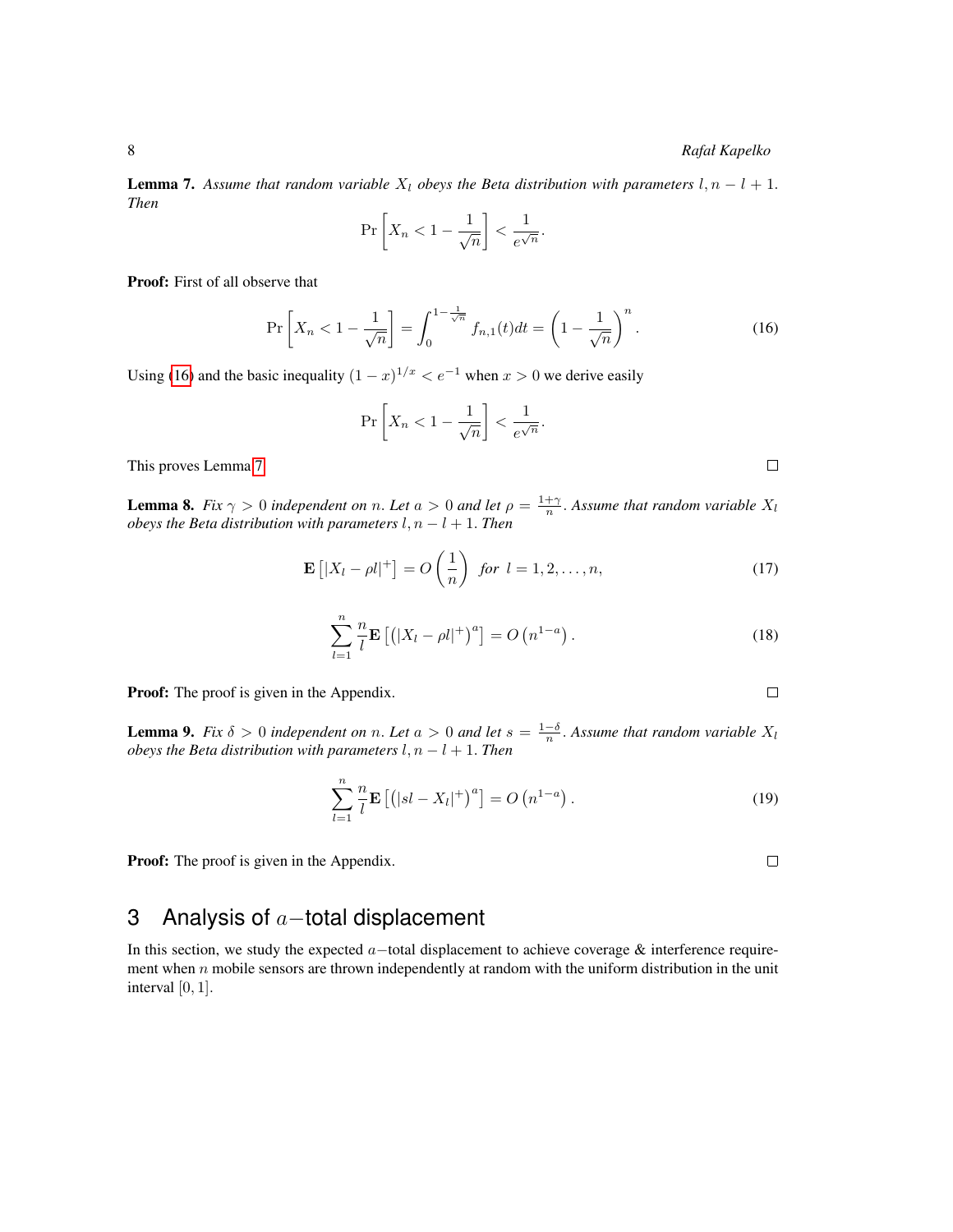## *3.1 Analysis of Algorithm [1](#page-8-0)*

This subsection is concerned with reallocating of the  $n$  random sensors within the unit interval to achieve only the following property.

*The distance between consecutive sensors as well as the distance from the origin to the first leftmost sensor are greater than or equal to* s *and less than or equal to* ρ;

We present the basic and efficient algorithm  $MV(n, s, \rho)$  (see Algorithm [1\)](#page-8-0). Fix  $\delta, \gamma > 0$  arbitrary small independent on n. Let  $a > 0$ . We prove that the expected a–total displacement of algorithm  $MV(n, s, \rho)$  is in  $O(n^{1-a})$ , when  $s = \frac{1-\delta}{n}, \rho = \frac{1+\gamma}{n}$ .

**Algorithm 1**  $MV(n, s, \rho)$  Moving sensors in the [0, 1], when  $0 < s < \rho$ .

- <span id="page-8-0"></span>**Require:**  $n$  mobile sensors placed randomly and independently with the uniform distribution on the unit interval  $[0, 1]$ .
- Ensure: The final positions of the sensors such that the distance between consecutive sensors as well as the distance from the origin to the first leftmost sensor are greater than or equal to s and less than or equal to  $\rho$ .
- 1: Sort the initial locations of sensors with respect to the origin of the interval; the locations after sorting  $X_1 \leq X_2 \leq \cdots \leq X_n;$

```
2: X_0 = 0;
3: for i = 1 to n do
4: if X_i - X_{i-1} < s then
5: move left to right the sensor X_i at the new position min (s + X_{i-1}, 1);
6: else if X_i - X_{i-1} > \rho then
7: move right to left the sensor X_i at the new position \rho + X_{i-1};
8: else
9: do nothing;
10: end if
11: end for
```
<span id="page-8-2"></span>**Theorem 10.** Fix  $\delta, \gamma > 0$  independent on n. Let  $a > 0$ . Assume that n mobile sensors are thrown *uniformly and independently at random in the unit interval. Then Algorithm [1](#page-8-0) for*  $s = \frac{1-\delta}{n}$  *and*  $\rho = \frac{1+\gamma}{n}$ *reallocate the random sensors within the unit interval so that*

- *the distance between consecutive sensors as well as the distance from the origin to the first leftmost* sensor are greater than or equal to  $\frac{1-\delta}{n}$  and less than or equal to  $\frac{1+\gamma}{n}$ ,
- the expected a–total displacement in  $O(n^{1-a})$  . [\(iii\)](#page-8-1)

Before starting the proof of Theorem [10,](#page-8-2) we briefly discuss one technical issue in the steps (2-4) of Algorithm [1.](#page-8-0) Let  $Y_1, Y_2, \ldots, Y_n$  be the locations of n sensors after Algorithm 1. It is possible there exists  $l_0 \in \mathbb{N}_+$  with the following property  $Y_i < 1$  for all  $i = 1, 2, \ldots, l_0$  and  $Y_i = 1$  for all  $i = l_0 +$  $1, l_0+2, \ldots, n$ . Then to avoid interference to achieve the property that *the distance between neighbouring sensors is greater than or equal to* s, we have to deactivate some set of sensors. Namely,

<span id="page-8-1"></span><sup>(</sup>iii) This theorem is valid regardless of the *sensing radius*.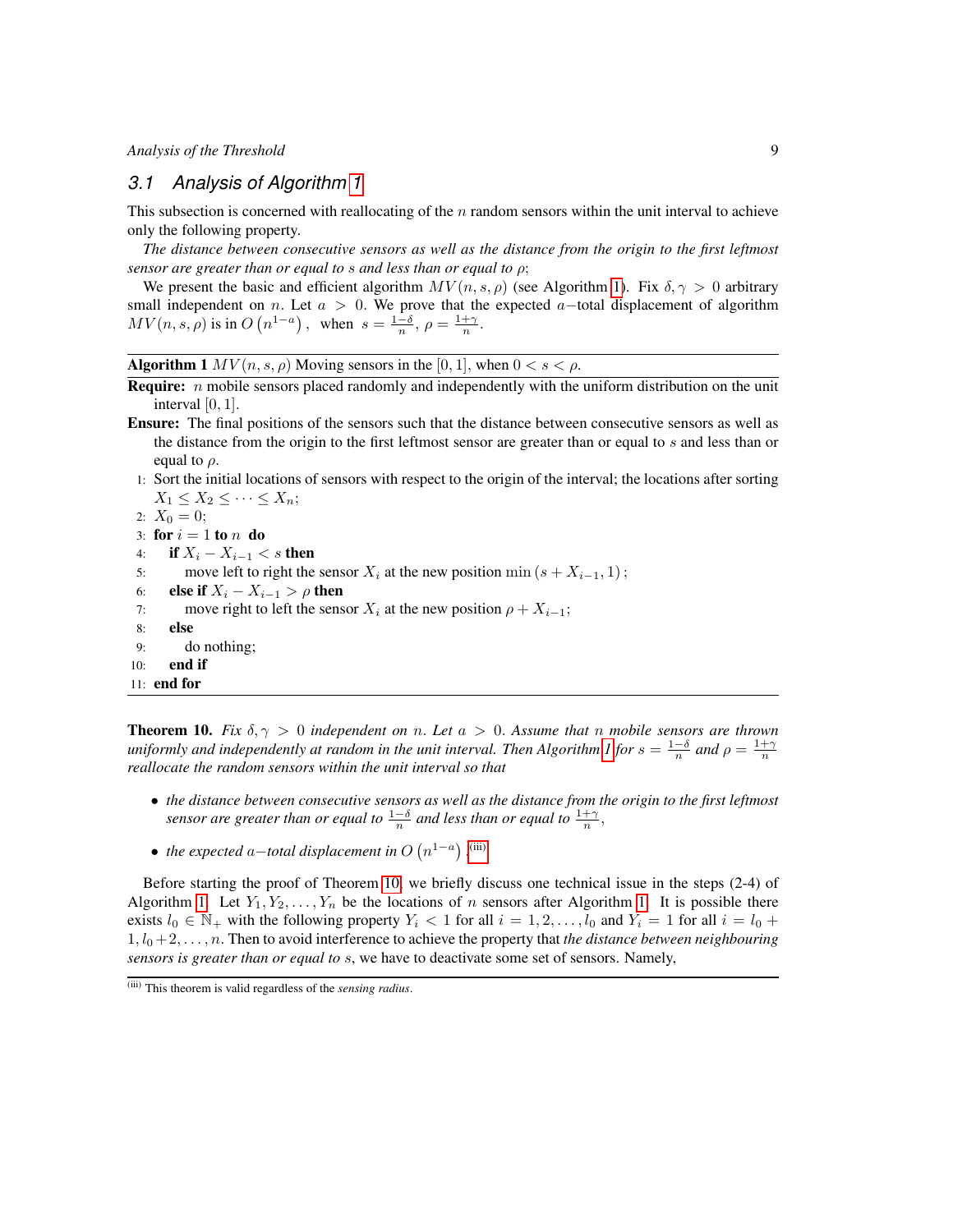- if  $1 Y_{l_0} < s$  then for all  $i = l_0 + 1, l_0 + 2, \ldots, n$  the sensors  $Y_i$  are not active,
- if  $1 Y_{l_0} \ge s$  then for all  $i = l_0 + 2, l_0 + 3, \ldots, n$  the sensors  $Y_i$  are not active.

We are now ready to give the proof of Theorem [10.](#page-8-2)

**Proof:** (Theorem [10\)](#page-8-2) Let  $s = \frac{1-\delta}{n}$ ,  $\rho = \frac{1+\gamma}{n}$ . Firstly, we observe that Algorithm [1](#page-8-0) is the sequence of the two phases: A and B. During phase A, Algorithm [1](#page-8-0) moves the sensors  $X_{i+1}, X_{i+2}, \ldots X_{i+p}$  at the new positions. Then in phase B, Algorithm [1](#page-8-0) leaves the sensors  $X_{i+p+1}, X_{i+p+2}, \ldots, X_{i+p+k}$  at the same positions.

Consider the phase A as specified above. Let  $p = p_1 + p_2$  for some  $p_1, p_2 \in \mathbb{N}_+$ .

1. The sensors  $X_{i+1}, X_{i+2}, \ldots X_{i+p_1}$  move right to left. Observe that the sensors  $X_{i+1}, X_{i+2}, \ldots X_{i+p_1}$  have to move cumulatively, namely for  $l = 1, 2, \ldots, p_1$  the sensor  $X_{i+l}$ move right to left to the position  $X_i + \rho l$ . The displacement to the power a is

$$
T_1 = \sum_{l=1}^{p_1} (|X_{i+l} - X_i - \rho l|^+)^a.
$$

2. The sensors  $X_{i+p_1+1}, X_{i+p_1+2}, \ldots X_{i+p_1+p_2}$  move left to right. Notice that the sensors  $X_{i+p_1+1}, X_{i+p_1+2}, \ldots X_{i+p_1+p_2}$  have to move cumulatively, namely for  $l = 1, 2, \ldots, p_2$  the sensors  $X_{i+p_1+l}$  move left to right to the position  $X_i + \rho p_1 + sl$ . The displacement to the power a is  $T_2 = \sum_{l=1}^{p_2} (|X_i + \rho p_1 + sl - X_{i+p_1+l}|^+)^\alpha$ . Since  $X_i + \rho p_1 < X_{i+p_1}$  we upper bound the displacement to the power  $a$  as follows:

$$
T_2 \le \sum_{l=1}^{p_2} \left( |X_{i+p_1} + sl - X_{i+p_1+l}|^+\right)^a.
$$

 $\ddot{\phantom{a}}$ 



Fig. 2: The positions of mobile sensors specified by [1.](#page-8-0) and 2. in the phase B of Algorithm 1.

Let us recall that  $X_j$  is the j−th order statistic, i.e., the position of the j−th sensor in the interval [0, 1]. Hence, from Identity  $X_{j+l} - X_j = X_l$  (see [\(Arnold et al., 2008,](#page-14-2) Formula 2.5.21, page 33))<sup>[\(iv\)](#page-9-0)</sup> for  $j := i$ and  $j := i + p_1$  we deduce that

$$
T_1 = \sum_{l=1}^{p_1} \left( |X_l - \rho l|^+ \right)^a, \ T_2 \le \sum_{l=1}^{p_2} \left( |sl - X_l|^+ \right)^a.
$$

<span id="page-9-0"></span><sup>(</sup>iv) We note that in view of [Arnold et al.](#page-14-2) [\(2008\)](#page-14-2)  $X_j$  is the sum of j identical dependent random variables.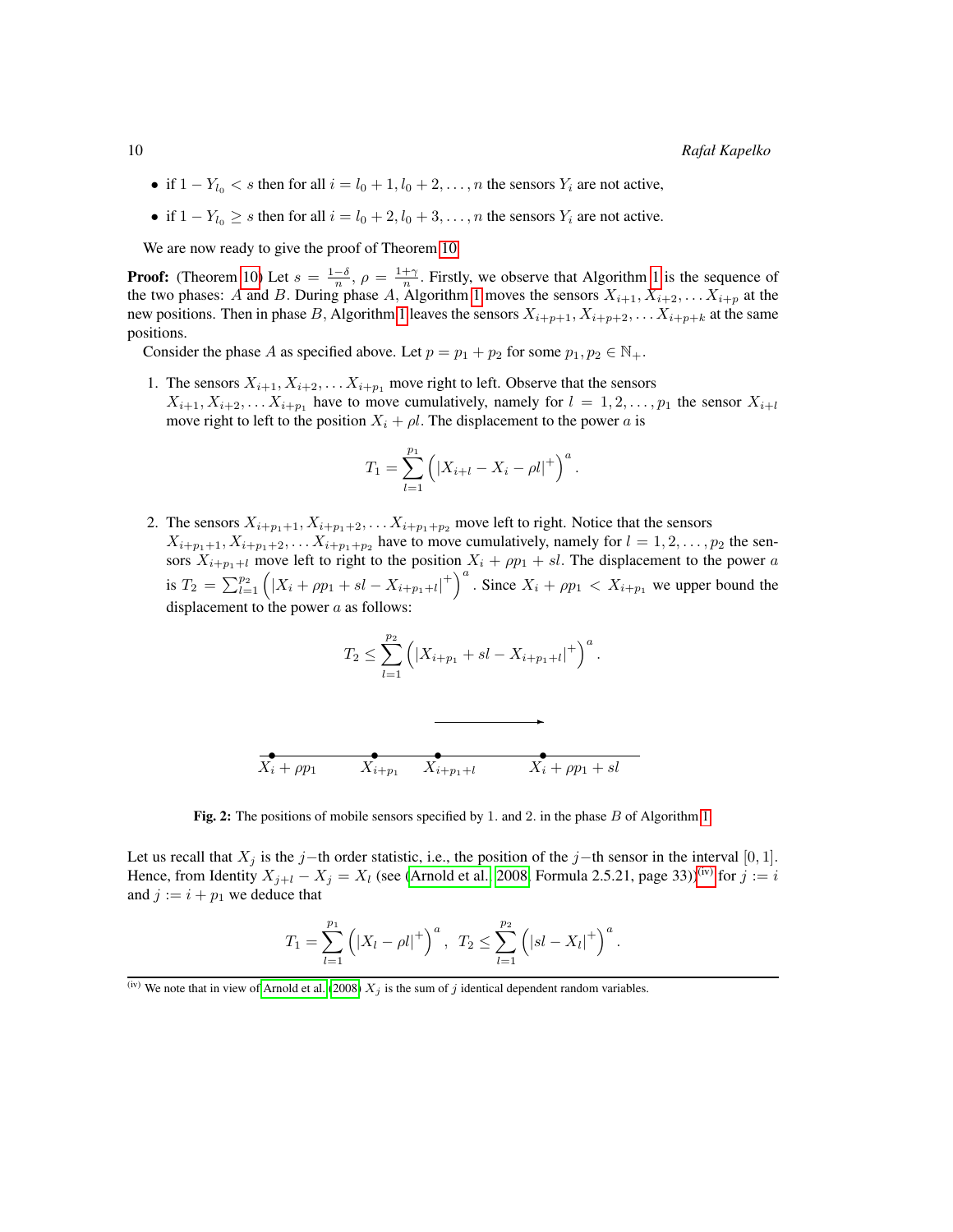Next we make an important observation that extends our estimation to general specification of phase A in Algorithm [1.](#page-8-0) Let  $p = p_1 + p_2 + \ldots p_m$  for some  $p_1, p_2, \ldots p_m \in \mathbb{N}_+$ . We assume that phase A is divided into m phases as follows. For  $j = 1, 2, ..., m$  $j = 1, 2, ..., m$  $j = 1, 2, ..., m$  Algorithm 1 moves cumulatively the sequence of all  $p_j$  sensors (the sensors  $X_{p_1+p_2+\dots+p_{j-1}+1}, X_{p_1+p_2+\dots+p_{j-1}+2}, \dots, X_{p_1+p_2+\dots+p_j+1}$ ) into one chosen direction left to right or right to left. The movement direction of the sequence of all  $p_j$  sensors is opposite to the movement direction of the sequence of all  $p_{j+1}$  sensors for  $j = 1, 2, \ldots, m-1$ . Let  $T_A$  be the movement to the power  $a$  in the considered phases  $A$  of Algorithm [1.](#page-8-0) Observe that

$$
T_A \le \max_{0 < p_1 + p_2 + \dots + p_m \le p} \sum_{j=1}^m \sum_{l=1}^{p_j} \left( |X_l - \rho l|^+ \right)^a + \max_{0 < p_1 + p_2 + \dots + p_m \le p} \sum_{j=1}^m \sum_{l=1}^{p_j} \left( |sl - X_l|^+ \right)^a. \tag{20}
$$

Now we are ready to discuss the cost of the proposed algorithm. Let T be the expected  $a$ -total displacement of Algorithm [1.](#page-8-0) Passing to the expectations and using [\(20\)](#page-10-0) as well as the observation that Algorithm [1](#page-8-0) is the sequence of the two phases  $A$  and  $B$  we get the following upper bound

<span id="page-10-0"></span>
$$
T \leq \max_{\begin{array}{l}0 \leq p_1 + p_2 + \dots + p_m \leq p, \\1 \leq p \leq n\end{array}} \sum_{j=1}^m \sum_{l=1}^{p_j} \mathbf{E} \left( |X_l - \rho l|^+ \right)^a
$$
  
+ 
$$
\max_{\begin{array}{l}0 \leq p_1 + p_2 + \dots + p_m \leq p, \\1 \leq p \leq n\end{array}} \sum_{j=1}^m \sum_{l=1}^{p_j} \mathbf{E} \left( |sl - X_l|^+ \right)^a.
$$
 (21)

Observe that the expected costs  $\mathbf{E}(|X_l - \rho l|^+)^a$  and  $\mathbf{E}(|sl - X_l|^+)^a$  can appear in the double sum [\(21\)](#page-10-1) at most  $\frac{n}{l}$  times. Hence

<span id="page-10-1"></span>
$$
T \leq \sum_{l=1}^n \frac{n}{l} \mathbf{E} \left( |X_l - \rho l|^+ \right)^a + \sum_{l=1}^n \frac{n}{l} \mathbf{E} \left( |sl - X_l|^+ \right)^a.
$$

Finally, using Equation [\(18\)](#page-7-5) in Lemma [8](#page-7-0) and Equation [\(19\)](#page-7-6) in Lemma [9](#page-7-1) we conclude that  $T = O(n^{1-a})$ . This completes the proof of Theorem [10.](#page-8-2)

### *3.2 Analysis of Algorithm [2](#page-11-0)*

Let us recall that  $\delta$ ,  $\epsilon > 0$  arbitrary small independent on n. Fix  $a > 0$ . In this subsection we present algorithm  $CV_1(n, s, r)$  (see Algorithm [2\)](#page-11-0) for  $(s, r) - C\&I$  *problem*. We prove that the expected a–total displacement of algorithm  $CV_1(n, s, r)$  is in  $O(n^{\frac{1}{2} - \frac{\alpha}{2}})$  when  $s = \frac{1-\delta}{n}, r = \frac{1+\epsilon}{2n}$ .

Before starting our analysis, we briefly explain *the ideas* behind the proof of Theorem [12](#page-13-0) and *correctness* of Algorithm [2.](#page-11-0)

We have initially *n* random sensors in the unit interval with identical sensing radius  $r = \frac{1+\epsilon}{2n}$ . Firstly, we apply Algorithm [1](#page-8-0) for  $s = \frac{1-\delta}{n}$  and  $\rho := \frac{1+\frac{\epsilon}{2}}{n}$  to achieve only the following property:

*the distance between consecutive sensors as well as the distance from the origin to the first leftmost sensor are greater than or equal to*  $\frac{1-\delta}{n}$  *and less than or equal to*  $\frac{1+\frac{\epsilon}{2}}{n}$  *in O*  $(n^{1-a})$  *expected total movement (see*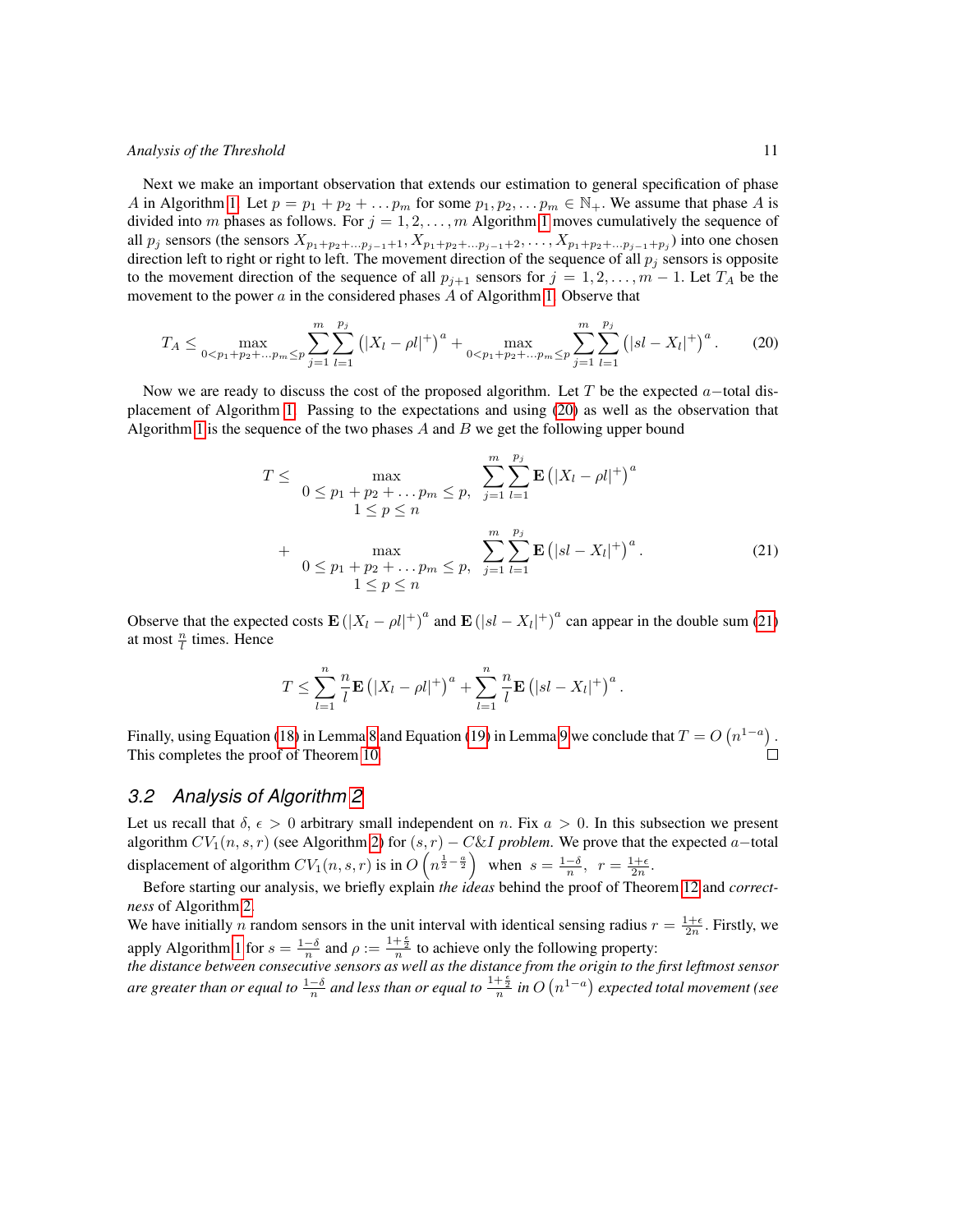Algorithm 2  $CV_1(n, s, r)$  for  $(s, r)$ -coverage & interference problem in the [0, 1] when  $s = \frac{1-\delta}{n}$ ,  $r = \frac{1+\epsilon}{2n}$  provided that  $\delta, \epsilon > 0$  are fixed and independent on n.

<span id="page-11-0"></span>**Require:** *n* mobile sensors with identical sensing radius  $r = \frac{1+\epsilon}{2n}$  placed randomly and independently with the uniform distribution in the unit interval  $[0, 1]$ .

- Ensure: The final positions of sensors to satisfy (s, r)−*coverage & interference requirement* in the interval  $[0, 1]$ .
- 1: Apply Algorithm  $MV(n, s, \rho)$  for  $s := \frac{1-\delta}{n}$ ,  $\rho := \frac{1+\frac{\epsilon}{2}}{n}$  and the sensors  $X_1, X_2, \ldots, X_n$ ; let  $Y_1, Y_2, \ldots, Y_n$  be the location of n sensors after Algorithm  $MV(n, s, \rho);$
- 2: switch ()
- 3: case A  $(Y_n \geq 1 r)$
- 4: do nothing;
- 5: case B  $\left(Y_n \leq 1 \frac{2}{\sqrt{n}}\right)$
- 6: **for**  $i = 1$  to n **do**
- 7: move the sensor  $Y_i$  at the position  $\left(\frac{i}{n} \frac{1}{2n}\right)$ ;
- 8: end for
- 9: **case C**  $(Y_n \in \left(1 \frac{2}{\sqrt{n}}, 1 r\right))$
- 10: move the sensor  $Y_n$  at the new position  $1 r$ ,  $i := n 1$ ;
- 11: **while**  $Y_{i+1} Y_i > 2r$  do
- 12: move the sensor  $Y_i$  at the new position  $1 r (n i)2r$ ,  $i := i 1$ ;
- 13: end while 14: end switch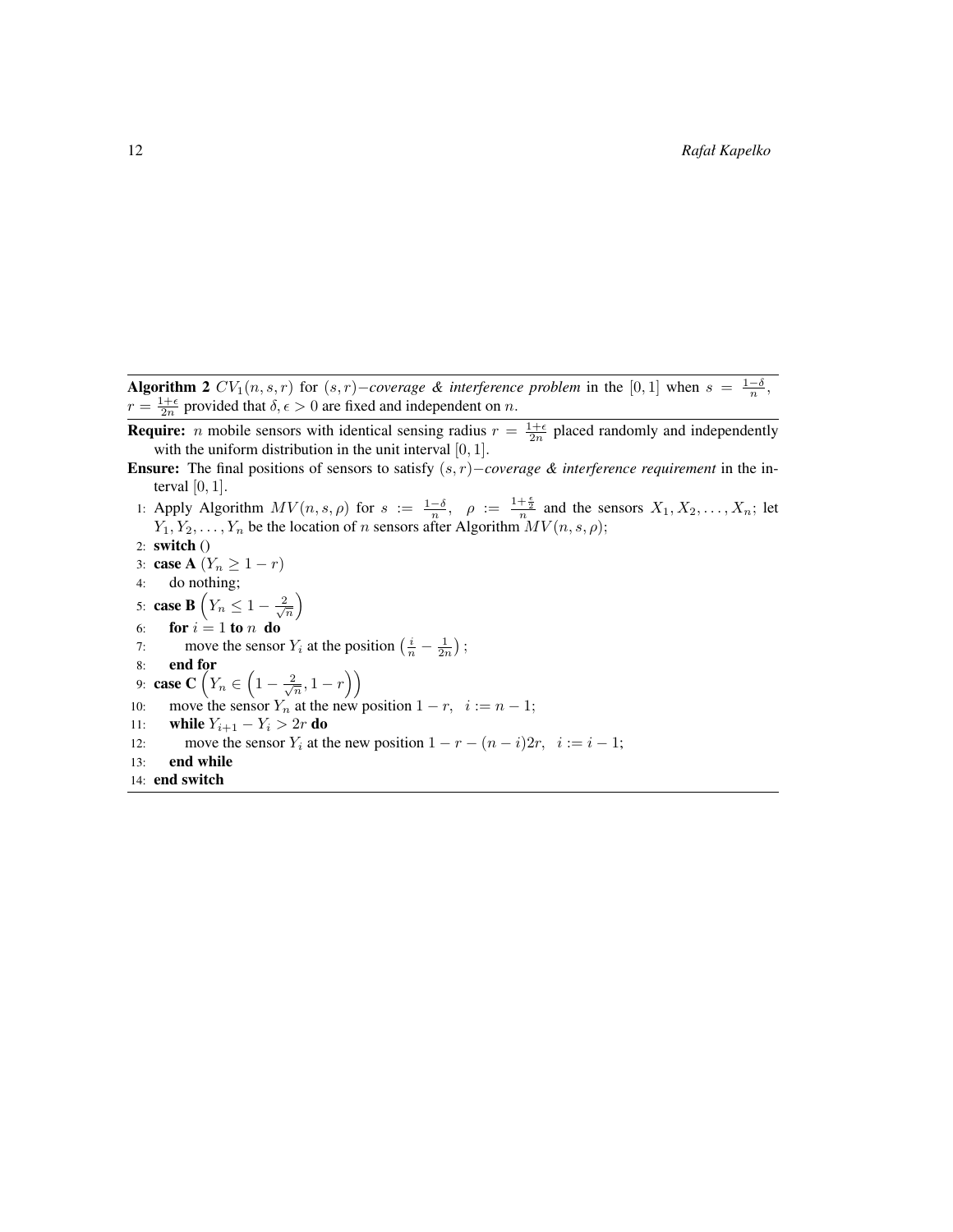#### *step (1) in Algorithm [2\)](#page-11-0).*

Since the sensors have the sensing radius  $r = \frac{1+\epsilon}{2n}$  and the distance between consecutive sensors is less than or equal to  $\frac{1+\frac{6}{2}}{n} = 2r - \frac{\frac{6}{2}}{n}$ , we solve  $(s, r)$ –*coverage & interference problem* in  $O(n^{\frac{1}{2}-\frac{a}{2}})$  ex-pected a–total movement in the case C of Algorithm [2.](#page-11-0) In this case only the fraction  $\Theta(\sqrt{n})$  of rightmost sensors can move. We upper bound the the movement to the power a of each these sensors by  $\frac{2^a}{9}$  $rac{2^a}{n^{\frac{a}{2}}}$ . (see Case C in the proof of Theorem [12\)](#page-13-0).

In the case B we apply algorithm with  $\Theta(n^{1-\frac{\alpha}{2}})$  expected a–total movement. However, we can upper bound the probability with which the case B occurs (see Lemma [11\)](#page-12-0) to achieve desired

 $\left( O\left(n^{\frac{1}{2}-\frac{a}{2}}\right) \right)$  when  $a \geq 1$ ,  $O(n^{1-a})$  when  $a \in (0,1)$ expected a−total movement.

The following lemma will be helpful in the proof of Theorem [12.](#page-13-0)

<span id="page-12-0"></span>**Lemma 11.** *Fix*  $\delta, \gamma > 0$  *independent on n*. Let  $s = \frac{1-\delta}{n}$ ,  $\rho = \frac{1+\gamma}{n}$ . Let  $Y_n$  be the location of n–th sensor *after algorithm* MV (n, s, ρ). *Then*

$$
\Pr\left[Y_n < 1 - \frac{2}{\sqrt{n}}\right] = O\left(\frac{1}{\sqrt{n}}\right).
$$

**Proof:** Let  $M_n$  be the movement of sensor  $X_n$  right to left in Algorithm [1.](#page-8-0) Observe that Algorithm [1](#page-8-0) can move the sequence of sensors  $X_{n-l+1}, X_{n-l+2}, \ldots, X_n$  right to left for some  $l \in \{1, 2, \ldots, n\}$ . Notice that the sensors  $X_{n-l+1}, X_{n-l+2}, \ldots, X_n$  have to move cumulatively. Let  $M_{n,l}$  be the movement of sensor  $X_n$  when the sensors

 $X_{n-l+1}, X_{n-l+2}, \ldots, X_n$  move cumulatively. There are two cases to consider. *Case [1](#page-8-0). Algorithm 1 leaves the sensor*  $X_{n-1}$  *at the same position* 

Observe that

$$
M_{n,l} = |X_n - X_{n-l} - \rho l|^+.
$$

*Case 2. Algorithm [1](#page-8-0) moves the sensor*  $X_{n-l}$  *left to right to the position* P Since  $X_{n-l} < P$  we upper  $M_{n,l}$  as follows:

$$
M_{n,l} = |X_n - P - \rho l|^+ \le |X_n - X_{n-l} - \rho l|^+
$$

<span id="page-12-1"></span>Using Identity  $X_n - X_{n-l} = X_l$  (see [\(Arnold et al., 2008,](#page-14-2) Formula 2.5.21, page 33)) in both cases we get

$$
M_{n,l} \le |X_l - \rho l|^+.
$$
\n<sup>(22)</sup>

Applying [\(22\)](#page-12-1) we have the following upper bound

$$
M_n \le \max_{l \in \{1, 2, \dots, n-1\}} |X_l - \rho l|^+.
$$

Passing to the expectations and using Equation [\(17\)](#page-7-7) in Lemma [8](#page-7-0) we get

<span id="page-12-2"></span>
$$
\mathbf{E}\left[M_n\right] = O\left(\frac{1}{n}\right). \tag{23}
$$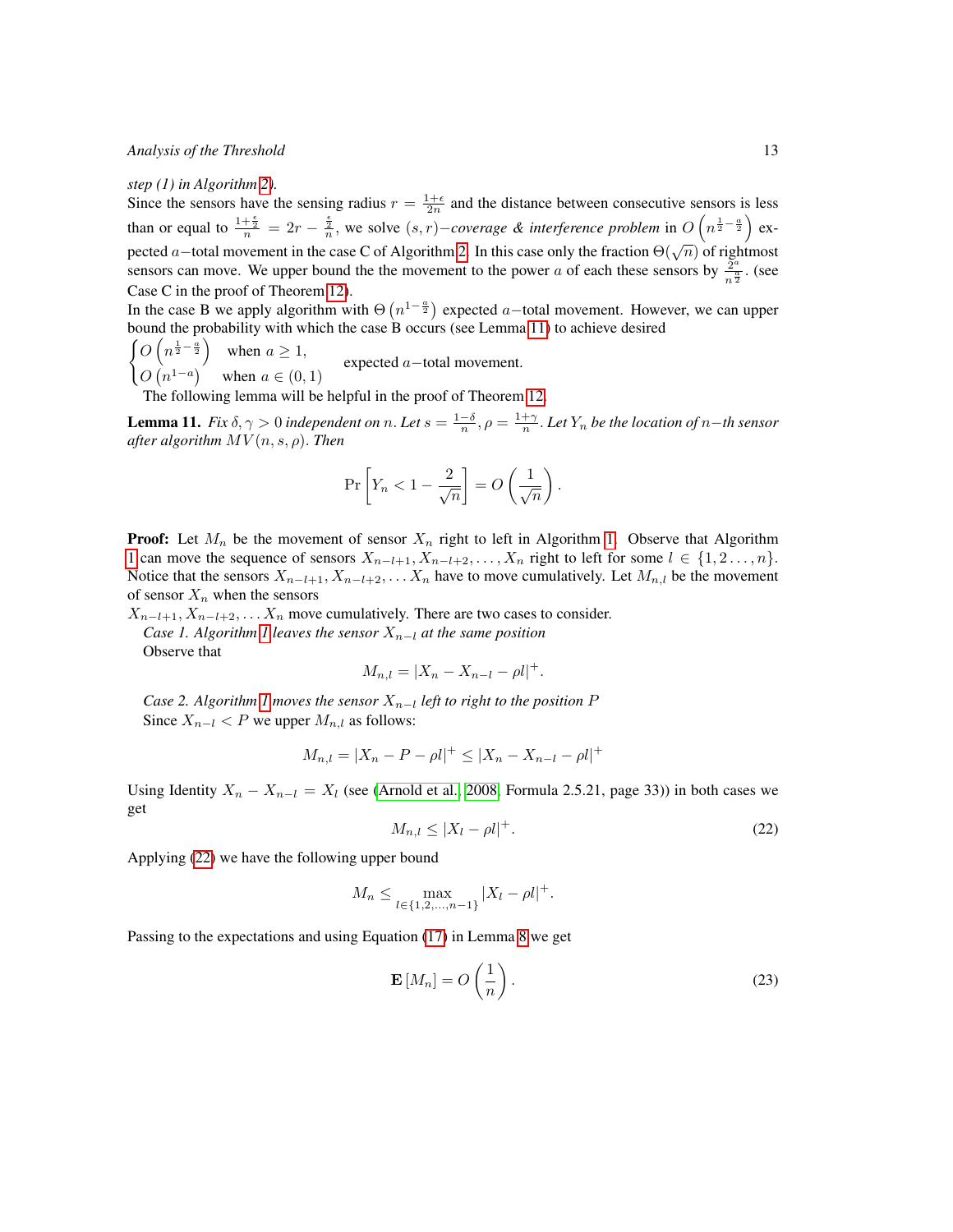Applying Markov inequality applied for random variable  $M_n$  and Estimation [\(23\)](#page-12-2) we deduce that

<span id="page-13-1"></span>
$$
\Pr\left[M_n > \frac{1}{\sqrt{n}}\right] = O\left(\frac{1}{\sqrt{n}}\right). \tag{24}
$$

Consider the following three events:

$$
E_1: Y_n < 1 - 2n^{-1/2} \mid X_n \ge 1 - n^{-1/2},
$$
  
\n
$$
E_2: Y_n < 1 - 2n^{-1/2} \mid X_n < 1 - n^{-1/2},
$$
  
\n
$$
E_3: X_n < 1 - n^{-1/2}.
$$

Applying Equation [\(24\)](#page-13-1) yields

$$
\Pr\left[E_1\right](1 - \Pr\left[E_3\right]) \le \Pr\left[E_1\right] \le \Pr\left[M_n > \frac{1}{\sqrt{n}}\right] = O\left(\frac{1}{\sqrt{n}}\right).
$$

From Lemma [7](#page-7-4)

 $Pr [E_2] Pr [E_3] \leq Pr [E_3] < \frac{1}{\sqrt{2}}$  $\frac{1}{e^{\sqrt{n}}}$  is exponentially small.

Putting all together we deduce that

$$
\Pr\left[Y_n < 1 - \frac{2}{\sqrt{n}}\right] = \Pr\left[E_1\right]\left(1 - \Pr\left[E_3\right]\right) + \Pr\left[E_2\right]\Pr\left[E_3\right] = O\left(\frac{1}{\sqrt{n}}\right).
$$

This finishes the proof of Lemma [11.](#page-12-0)

Finally, we can prove the main theorem for the sensors in the unit interval.

<span id="page-13-0"></span>**Theorem 12.** *Fix*  $\delta$ ,  $\epsilon > 0$  *independent on* n *Let*  $a > 0$  *and let*  $s = \frac{1-\delta}{n}$ . Assume that n sensors with *identical sensing radius*  $r = \frac{1+\epsilon}{2n}$  are thrown randomly and independently with uniform distribution in *the unit interval. Then Algorithm [2](#page-11-0) solves* (s, r)−*coverage & interference problem and has the expected*

a–total displacement in 
$$
\begin{cases} O(n^{\frac{1}{2}-\frac{a}{2}}) & \text{when } a \geq 1, \\ O(n^{1-a}) & \text{when } a \in (0,1). \end{cases}
$$

Proof: There are two cases to consider.

**Case B.**  $Y_n \le 1 - \frac{2}{\sqrt{n}}$ <br>In this case we upper bound the expected cost of movement to the power a in steps (5-8) of algorithm  $CV_1(n, s, r)$  as follows:

- move back the *i*−th sensor from the location  $Y_i$  to the initial location  $X_i$  for  $i = 1, 2, \ldots, n$ . From Theorem [10](#page-8-2) the expected cost is  $O(n^{1-a})$ .
- Move the *i*−th sensor from the location  $X_i$  to the position  $\left(\frac{i}{n} \frac{1}{2n}\right)$  for  $i = 1, 2, ..., n$ . According to Theorem [4](#page-2-3) the expected cost of movement to the power  $\alpha$  is  $\Theta(n^{1-\frac{\alpha}{2}})$ .

 $\Box$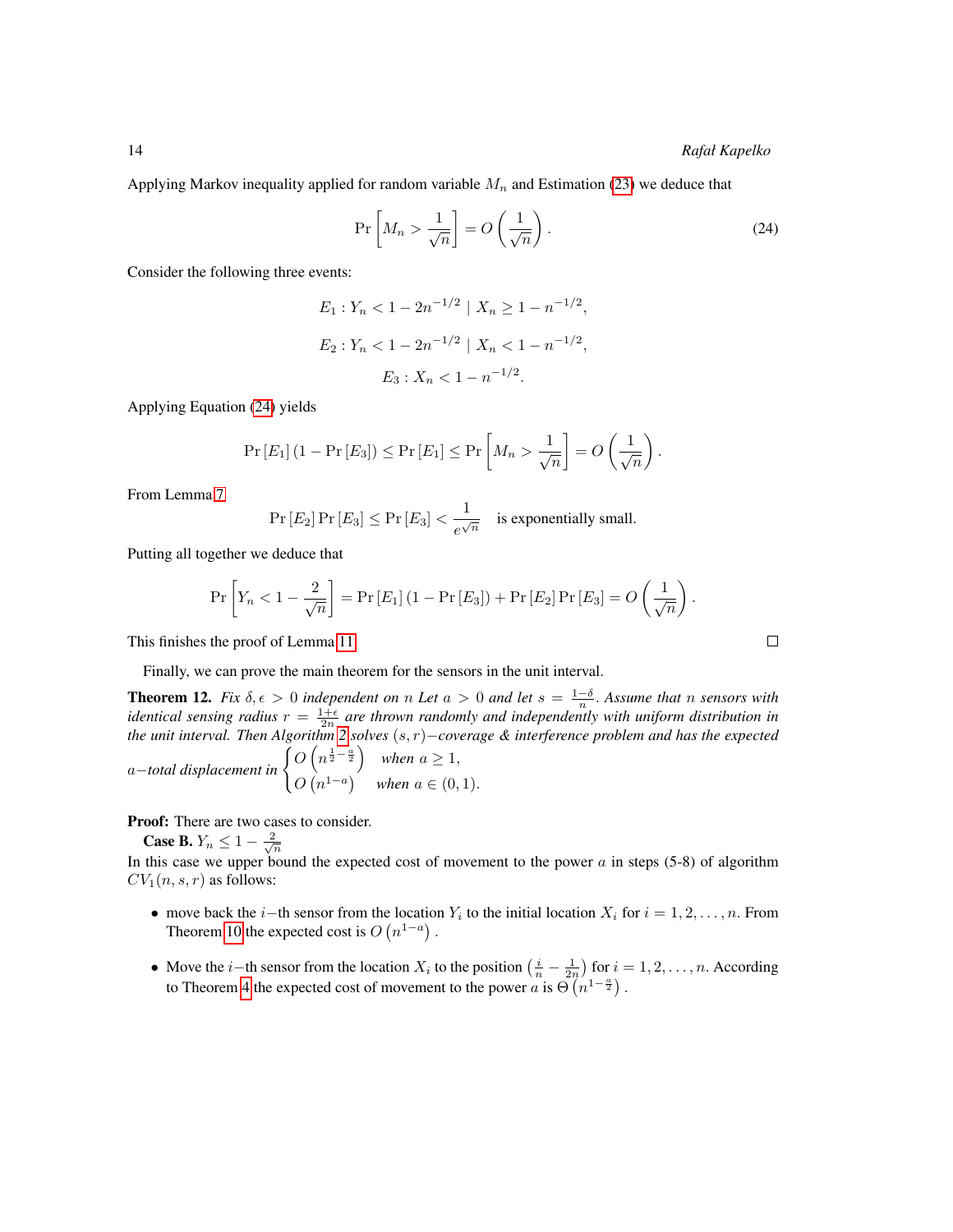Hence, the expected a–total displacement at the steps (5-8) of algorithm  $CV_1(n, s, r)$  is  $O(n^{1-\frac{a}{2}})$ .

**Case C.**  $\left(Y_n \in \left(1 - \frac{2}{\sqrt{n}}, 1 - r\right)\right)$ 

Let us recall that  $r = \frac{1+\epsilon}{2n}$ ,  $\rho = \frac{1+\frac{\epsilon}{2}}{n}$  and the distance between consecutive sensors is less than or equal to  $\rho$ . Hence, we upper bound the movement to the power a of the  $(n - i)$  –th sensor as follows:

$$
\left(\left|1-r-(n-i)2r-\left(1-\frac{2}{\sqrt{n}}-\rho(n-i)\right)\right|^{+}\right)^{a}=\left(\left|\frac{2}{\sqrt{n}}-\frac{\epsilon(n-i)+1}{2n}\right|^{+}\right)^{a}\leq \frac{2^{a}}{n^{\frac{a}{2}}}.
$$

Observe that the movement of  $(n-i)$  – th sensor is positive only when  $n-i \leq \frac{4\sqrt{n}}{\epsilon} - \frac{1}{\epsilon} = \Theta(\sqrt{n})$ . From this, we see that only  $\Theta(\sqrt{n})$  sensors can move. Therefore, in this case the expected a–total displacement is less than  $\frac{2^a}{a}$  $\frac{2^a}{n^{\frac{a}{2}}} \Theta(\sqrt{n}) = O\left(n^{\frac{1}{2}-\frac{a}{2}}\right).$ 

It remains to consider the probability with which each of these cases occurs. Using Lemma [11](#page-12-0) we have  $\Pr[\text{Case B}] = O\left(\frac{1}{\sqrt{n}}\right)$ . Therefore, we upper bound the expected a–total displacement of algorithm  $CV_1(n, s, r)$  as follows:

$$
O\left(n^{1-a}\right) + O\left(\frac{1}{\sqrt{n}}\right)O\left(n^{1-\frac{a}{2}}\right) + \left(1 - O\left(\frac{1}{\sqrt{n}}\right)\right)O\left(n^{\frac{1}{2}-\frac{a}{2}}\right) = \begin{cases} O\left(n^{\frac{1}{2}-\frac{a}{2}}\right) & \text{when } a \ge 1, \\ O\left(n^{1-a}\right) & \text{when } a \in (0,1). \end{cases}
$$

This is enough to prove Theorem [12.](#page-13-0)

## <span id="page-14-3"></span>4 Conclusion

In this paper, we considered the total movement of  $n$  sensors for the coverage problem simultaneously with the interference problem. We investigated tradeoffs between the interference value, the range of sensors and the expected minimum a–total displacement.

It is discovered and explained *the threshold phenomena*

• around the sensing radius  $r = \frac{1}{2n}$  and the interference distance  $s = \frac{1}{n}$  in the unit interval,

for the expected minimal a−total movement.

It would be interesting for future work to study these problems for (a) other more general displacement of sensors, (b) in the higher dimension, as well as (c) for some real-life sensor displacements.

# **References**

- <span id="page-14-0"></span>A. Abbasi, M. Younis, and K. Akkaya. Movement-assisted connectivity restoration in wireless sensor and actor networks. *Parallel and Distributed Systems, IEEE Trans. on*, 20(9):1366–1379, 2009.
- <span id="page-14-2"></span>B. C. Arnold, N. Balakrishnan, and H. N. Nagaraja. *A first course in order statistics*, volume 54. SIAM, 2008.
- <span id="page-14-1"></span>B. Bhattacharya, M. Burmester, Y. Hu, E. Kranakis, Q. Shi, and A. Wiese. Optimal movement of mobile sensors for barrier coverage of a planar region. *TCS*, 410(52):5515–5528, 2009.

 $\Box$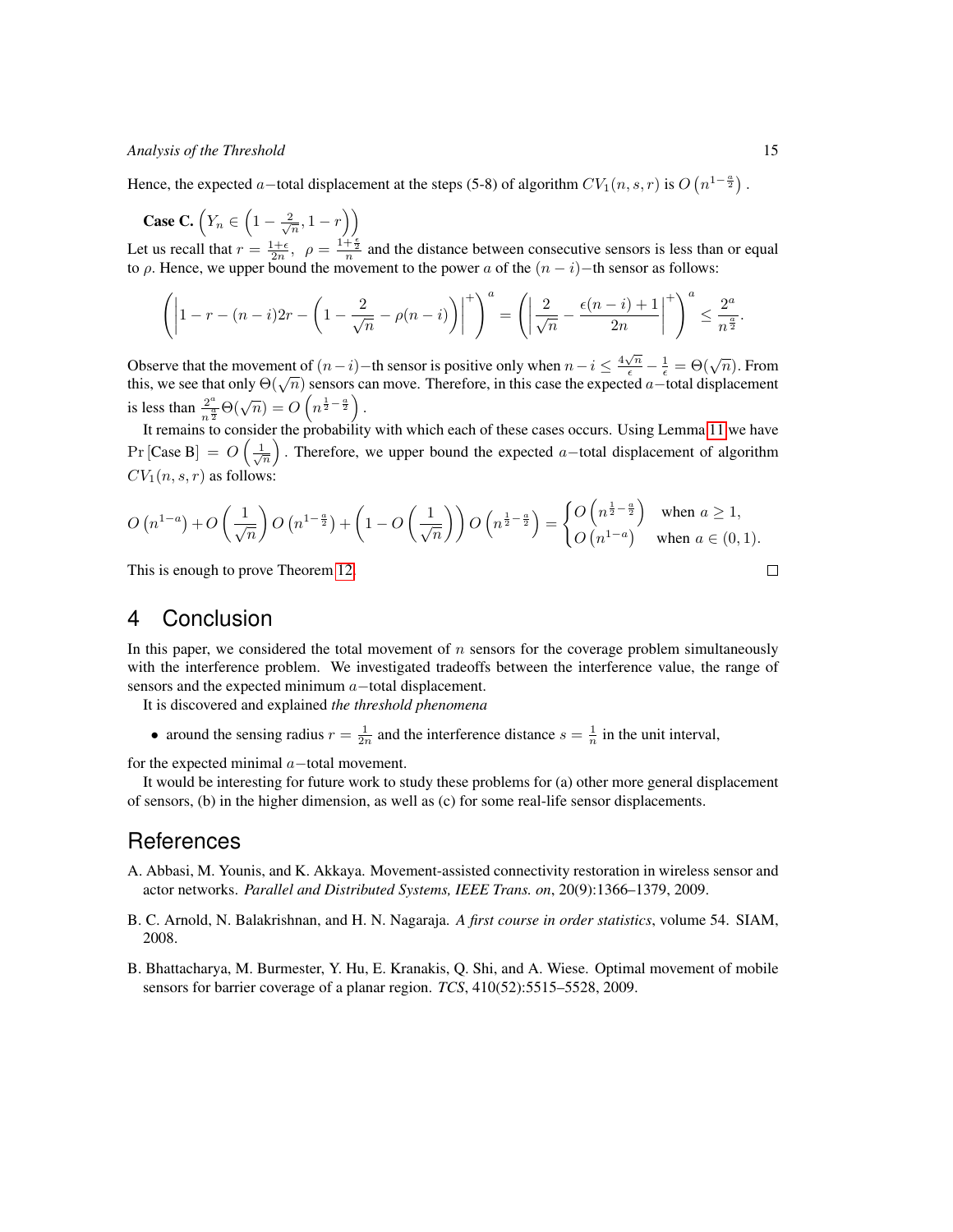- <span id="page-15-4"></span>W. R. Burkhart, M. and A. Zollinger. Does topology control reduce interference? In *Proceedings of the 5th ACM International Symposium on Mobile Ad Hoc Networking and Computing*, pages 9–19. ACM, 2004.
- <span id="page-15-8"></span>J. Czyzowicz, E. Kranakis, D. Krizanc, I. Lambadaris, L. Narayanan, J. Opatrny, L. Stacho, J. Urrutia, and M. Yazdani. On minimizing the maximum sensor movement for barrier coverage of a line segment. In *Proceedings of ADHOC-NOW, LNCS v. 5793*, pages 194–212, 2009.
- <span id="page-15-9"></span>M. Eftekhari, E. Kranakis, D. Krizanc, O. Morales-Ponce, L. Narayanan, J. Opatrny, and S. Shende. Distributed local algorithms for barrier coverage using relocatable sensors. In *Proceeding of ACM PODC Symposium*, pages 383–392, 2013a.
- <span id="page-15-7"></span>M. Eftekhari, L. Narayanan, and J. Opatrny. On multi-round sensor deployment for barrier coverage. In *Proceedings of 10th IEEE MASS*, pages 310–318, 2013b.
- <span id="page-15-15"></span>W. Feller. *An Introduction to Probability Theory and its Applications*, volume 1. John Wiley, NY, 1968.
- <span id="page-15-1"></span>P. Gupta and P. Kumar. The capacity of wireless networks. *IEEE Transactions on Information Theory*, 46 (2), 2000.
- <span id="page-15-6"></span>M. Halldórsson and T. Tokuyama. Minimizing interference of a wireless ad-hoc network in a plane. *Theoretical Computer Science*, 402(1), 2008.
- <span id="page-15-3"></span>P. J. P. V. Jain, K. and L. Qiu. Impact of interference on multi-hop wireless network performance. *Wireless Networks*, 11(4), 2005.
- <span id="page-15-10"></span>R. Kapelko and E. Kranakis. On the displacement for covering a unit interval with randomly placed sensors. *Information Processing Letters*, 116:710–717, 2016.
- <span id="page-15-2"></span>E. Kranakis and G. Shaikhet. Displacing random sensors to avoid interference. In *COCOON*, volume 8591 of *LNCS*, pages 501–512. Springer, 2014.
- <span id="page-15-12"></span>E. Kranakis and G. Shaikhet. Sensor allocation problems on the real line. *Journal of Applied Probability*, 53(3):667–687, 2016.
- <span id="page-15-5"></span>E. Kranakis, D. Krizanc, and S. L. Narayanan, L. Maximum interference of random sensors on a line. *SIROCCO*.
- <span id="page-15-0"></span>S. Kumar, T. H. Lai, and A. Arora. Barrier coverage with wireless sensors. In *Proceedings of the 11th annual International Conference on Mobile Computing and Networking*, pages 284–298. ACM, 2005.
- <span id="page-15-14"></span>L. LeCam. On the distribution of sums of independent random variables. In *Bernoulli 1713 Bayes 1763 Laplace 1813: Anniversary Volume Proceedings of an International Research Seminar Statistical Laboratory University of California, Berkeley 1963*, pages 179–202. Springer Berlin Heidelberg, 1965.
- <span id="page-15-11"></span>N. D. L. of Mathematical Functions. http://dlmf.nist.gov/8.17.
- <span id="page-15-13"></span>Y. V. Prohorov. Asymptotic behavior of the binomial distribution. *Uspekhi Mat. Nauk*, 8:135–142, 1953.
- <span id="page-15-16"></span>S. M. Ross. *Probability Models for Computer Science*. Academic press, 2002.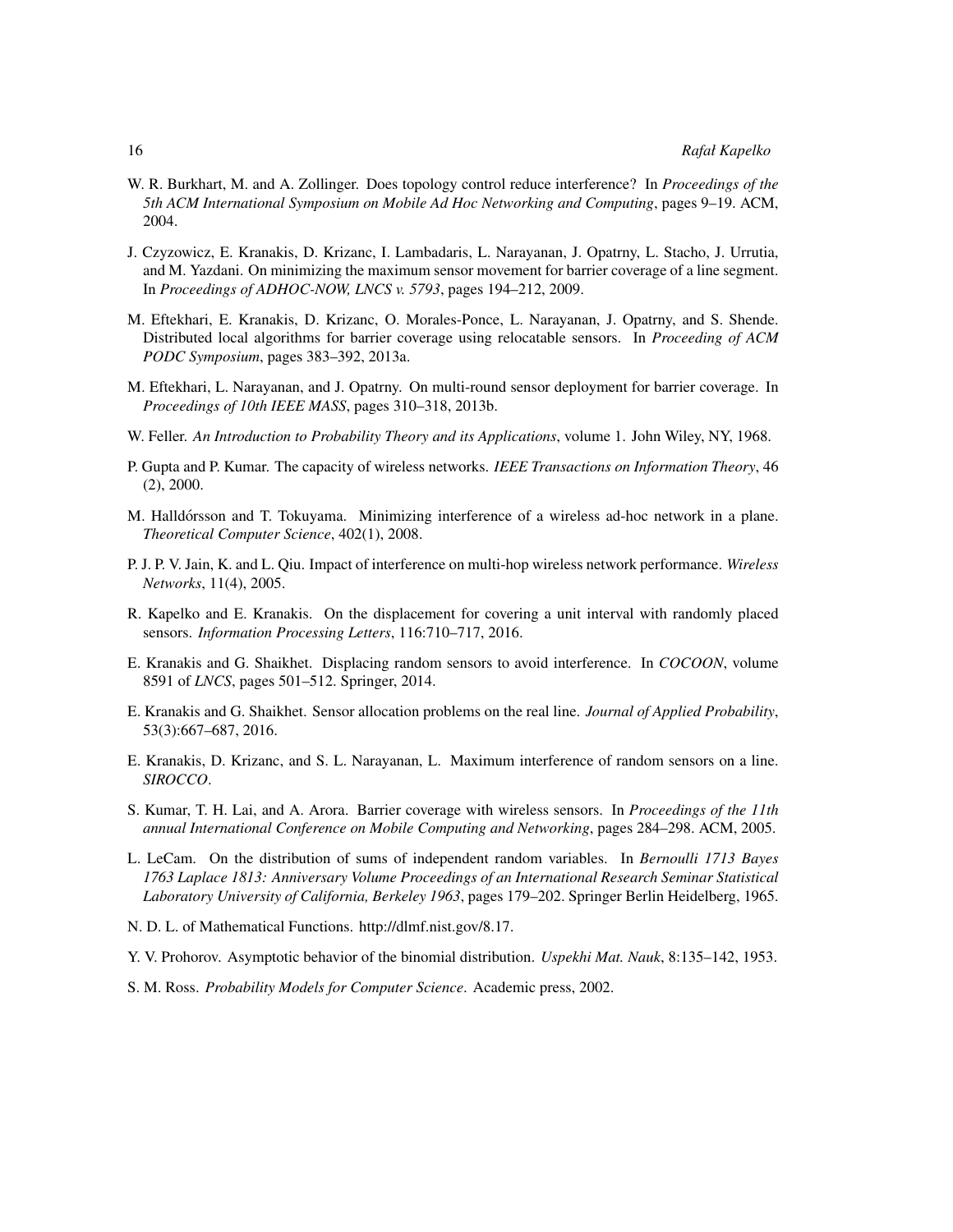- <span id="page-16-1"></span>A. Saipulla, C. Westphal, B. Liu, and J. Wang. Barrier coverage of line-based deployed wireless sensor networks. In *INFOCOM*, pages 127–135. IEEE, 2009.
- <span id="page-16-4"></span>N. Ushakov. Some inequalities for absolute moments. *Statistics and Probability Letters*, 81(12):2011– 2015, 2011.
- <span id="page-16-3"></span>B. Von Bahr. On the convergence of moments in the central limit theorem. *Ann. Math. Statist.*, 36(3): 808–818, 1965.
- <span id="page-16-0"></span>G. Wang, C. Guohong, and T. F. La Porta. Movement-assisted sensor deployment. *IEEE Transactions on Mobile Computing*, 5(6), 2006.
- <span id="page-16-2"></span>G. Yan and D. Qiao. Multi-round sensor deployment for guaranteed barrier coverage. In *Proceedings of IEEE INFOCOM'10*, pages 2462–2470, 2010.

# Appendix

**Proof:** (Lemma [8\)](#page-7-0) Let us fix any  $b \in \mathbb{N}_+$ . We estimate separately when  $0 \le \rho l \le 1 - \frac{2}{n+b-1}$  and when  $1 - \frac{2}{n+b-1} < \rho l \leq 1.$ 

*Case*  $0 \le \rho l \le 1 - \frac{2}{n+b-1}$ . Observe that

<span id="page-16-5"></span>
$$
\mathbf{E}\left[\left(|X_l - \rho l|^+\right)^b\right] = \int_{\rho l}^1 (t - \rho l)^b f_{l,n}(t)dt \le \int_{\rho l}^1 t^b f_{l,n}(t)dt,\tag{25}
$$

where  $f_{l,n}(t) = l {n \choose l} t^{l-1} (1-t)^{n-l}$ . Applying Identities [\(10\)](#page-6-1), [\(11\)](#page-6-2) for  $c = l + b$ ,  $d = n - l + 1$  we have

$$
\int_{\rho l}^{1} t^{b} f_{l,n}(t) dt = \frac{l(l+1)\dots(l+b-1)}{(n+1)(n+2)\dots(n+b)} (1 - I_{\rho l}(l+b, n-l+1))
$$
  
\n
$$
= \frac{l(l+1)\dots(l+b-1)}{(n+1)(n+2)\dots(n+b)} \sum_{j=0}^{l+b-1} {n+b \choose j} (\rho l)^{j} (1 - \rho l)^{n+b-j}
$$
  
\n
$$
= \frac{l(l+1)\dots(l+b-1)}{(n+1)(n+2)\dots(n+b)} \times
$$
  
\n
$$
\sum_{j=0}^{l+b-1} \frac{n+b}{n+b-j} (1 - \rho l) {n+b-1 \choose j} (\rho l)^{j} (1 - \rho l)^{n+b-1-j}.
$$
 (26)

From Inequality [\(12\)](#page-6-3) for  $x := \rho l$  and  $n := n + b - 1$  we get

$$
\binom{n+b-1}{j} (\rho l)^j (1-\rho l)^{n+b-1-j} \le \left( \frac{n+b-1}{(n+b-1)(1-\rho l)-1} \right)^{\frac{1}{2}} e^{-(n+b-1)\rho l} \frac{((n+b-1)\rho l)^j}{j!}.
$$
\n(27)

Using assumption  $\rho l \leq 1 - \frac{2}{n+b-1}$  we easily derive

$$
(1 - \rho l) \left( \frac{n + b - 1}{(n + b - 1)(1 - \rho l) - 1} \right)^{\frac{1}{2}} \le \left( \frac{1 - \rho l}{1 - \rho l - \frac{1}{n + b - 1}} \right)^{\frac{1}{2}} \le \sqrt{2}.
$$
 (28)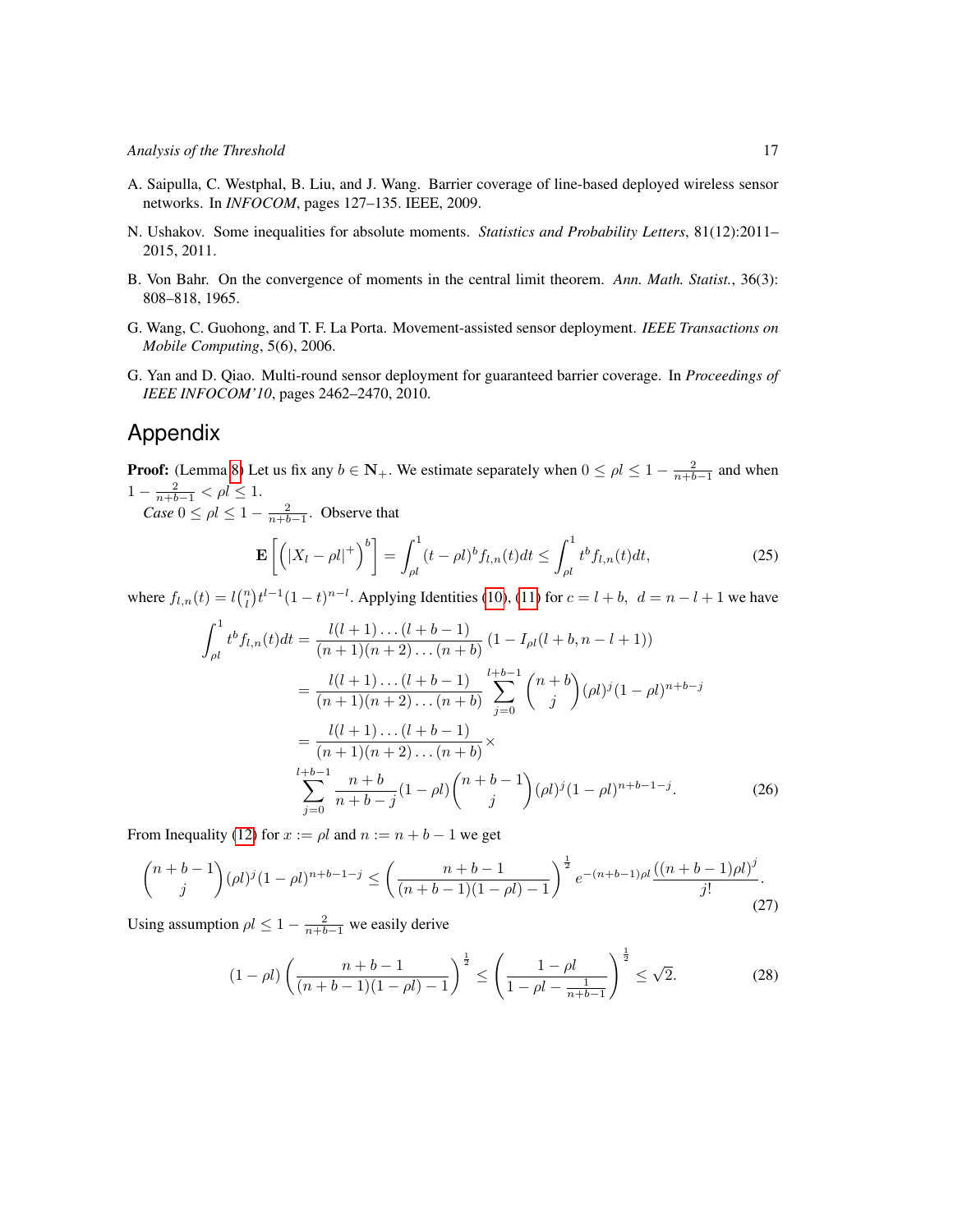18 *Rafał Kapelko*

Since  $\rho l < 1$  and  $\rho = \frac{1+\gamma}{n}$ , we have

<span id="page-17-1"></span><span id="page-17-0"></span>
$$
\frac{n+b}{n+b-j} \le \frac{n+b}{n+1-l} < \frac{n+b}{n+1-\frac{1}{\rho}} = \frac{n+b}{n+1-\frac{n}{1+\gamma}} = \frac{n+b}{n\frac{\gamma}{1+\gamma}+1}, \text{ when } j \le l+b-1. \tag{29}
$$

Combining together [\(25—](#page-16-5)[29\)](#page-17-0) we get

$$
\mathbf{E}\left(\left[|X_l - \rho l|^+\right)^b\right] \le \frac{l(l+1)\dots(l+b-1)}{(n+1)(n+2)\dots(n+b-1)} \frac{\sqrt{2}l}{n\frac{\gamma}{1+\gamma}+1} e^{-(n+b-1)\rho l} \sum_{j=0}^{l+b-1} \frac{((n+b-1)\rho l)^j}{j!}.
$$
\n(30)

Putting together assumptions:  $j \leq l + b - 1$  and  $l < n$  with the elementary inequality  $(1 + \frac{1}{x})^x \leq e$ , when  $x > 0$  we have

$$
\left(\frac{n+b-1}{n}\right)^j \le \left(\frac{n+b-1}{n}\right)^{n+b-1} = \left(\left(1+\frac{b-1}{n}\right)^{\frac{n}{b-1}}\right)^{\frac{(b-1)(n+b-1)}{n}} \le e^{(b-1)b}.
$$

Hence

$$
(n+b-1)^j \le n^j e^{(b-1)b}.\tag{31}
$$

<span id="page-17-2"></span>Observe that

<span id="page-17-3"></span>
$$
e^{-(n+b-1)\rho l} \le e^{-n\rho l}.\tag{32}
$$

Combining together [\(30—](#page-17-1)[32\)](#page-17-2) we get

$$
\mathbf{E}\left(\left[|X_l - \rho l|^+\right)^b\right] \le \frac{l(l+1)\dots(l+b-1)}{(n+1)(n+2)\dots(n+b-1)} \frac{\sqrt{2}le^{(b-1)b}}{n\frac{\gamma}{1+\gamma}+1} e^{-n\rho l} \sum_{j=0}^{l+b-1} \frac{(n\rho l)^j}{j!}.\tag{33}
$$

Using assumption  $\rho n > 1$  we easily derive the following inequality

$$
\frac{(n\rho l)^j}{j!} \le \frac{(n\rho l)^{j+1}}{(j+1)!}, \text{ when } j \le l-1.
$$
 (34)

Hence

$$
\sum_{j=0}^{l} \frac{(n\rho l)^j}{j!} \le (l+1) \frac{(n\rho l)^l}{l!}.
$$
\n(35)

Observe that

$$
\sum_{j=l+1}^{l+b-1} \frac{(n\rho l)^j}{j!} \le (b-1) \frac{(n\rho l)^{l+b-1}}{l!}.
$$
\n(36)

From Stirling's formula [\(13\)](#page-6-4) for  $N = l$  we have

<span id="page-17-4"></span>
$$
\frac{l^l}{l!} \le \frac{e^l}{l^{\frac{1}{2}}} \le e^l. \tag{37}
$$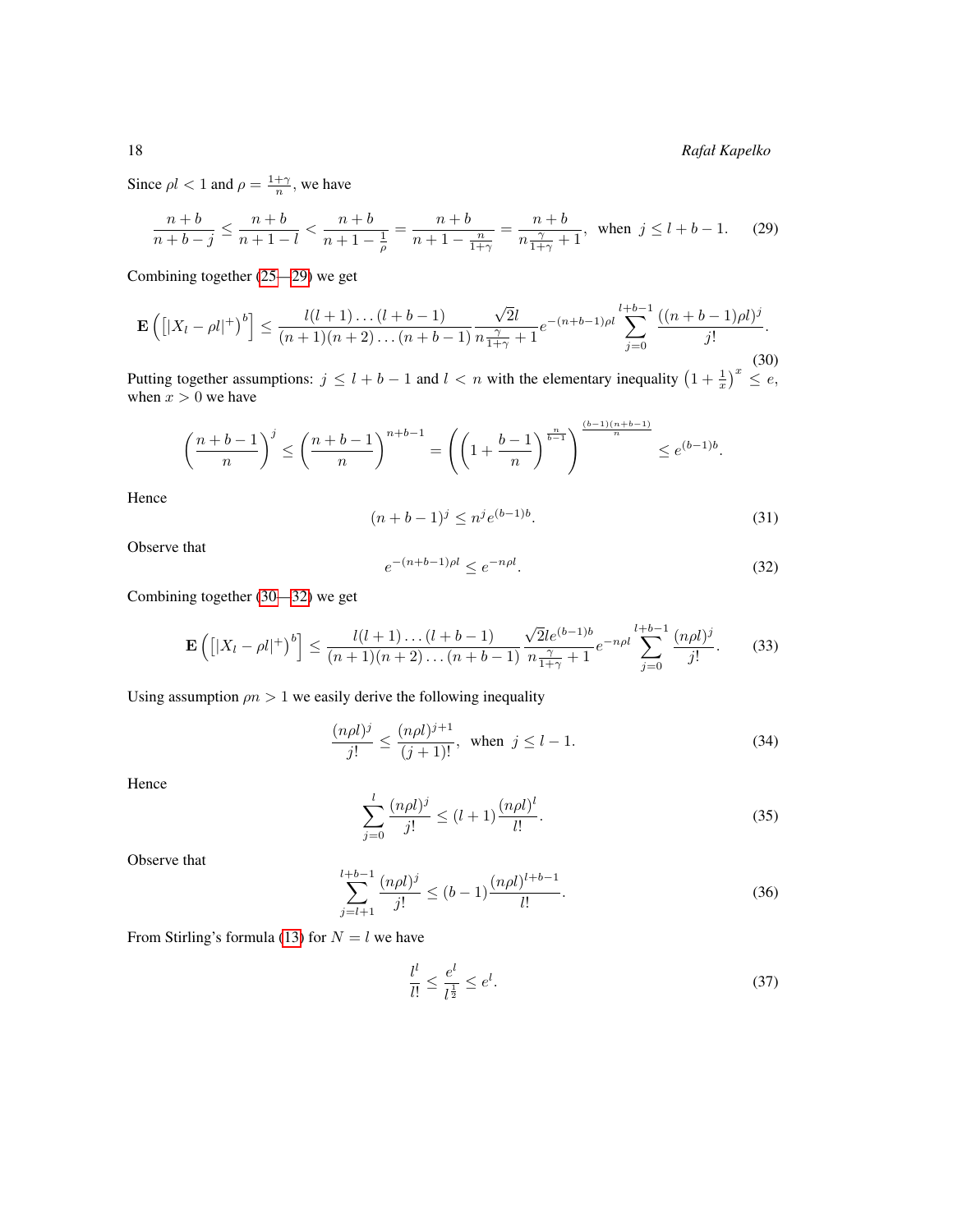Putting together [\(33\)](#page-17-3)—[\(37\)](#page-17-4) we have

$$
\mathbf{E}\left[\left(|X_l - \rho l|^+\right)^b\right] \le \frac{\sqrt{2}e^{(b-1)b}l\left(l(l+1)\dots(l+b-1)\right)}{(n+1)(n+2)\dots(n+b-1)\left(n\frac{\gamma}{1+\gamma}+1\right)}\left((l+1)+(b-1)l^{b-1}(n\rho)^{b-1}\right)\left(\frac{n\rho e}{e^{n\rho}}\right)^l.
$$

Since  $\rho n = 1 + \gamma$  is some constant independent on *n* we derive

<span id="page-18-0"></span>
$$
\mathbf{E}\left[\left(|X_l - \rho l|^+\right)^b\right] \le \frac{\Theta\left(l^{\max(b+1,2b-1)}\right)}{\Theta\left(n^b\right)} \left(\frac{n\rho e}{e^{n\rho}}\right)^l. \tag{38}
$$

Combining assumption  $\rho n = 1 + \gamma > 1$  with the elementary inequality  $\gamma + 1 < e^{\gamma}$ , when  $\gamma > 0$  we deduce that  $\frac{n\rho e}{e^{n\rho}} = \frac{\gamma + 1}{e^{\gamma}} < 1$ . Hence

<span id="page-18-1"></span>
$$
\Theta(l^2) \left(\frac{n\rho e}{e^{n\rho}}\right)^l = O\left(1\right) \text{ for } l = 1, 2, \dots, n. \tag{39}
$$

Together [\(38—](#page-18-0)[39\)](#page-18-1) imply that

<span id="page-18-5"></span>
$$
\mathbf{E}\left[|X_l - \rho l|^+\right] = O\left(\frac{1}{n}\right) \text{ for } l = 1, 2, \dots, n \tag{40}
$$

Let [a] be the smallest integer greater or equal to a. From Jensen's inequality (see [\(15\)](#page-6-5)) for  $f(x) = x^{\frac{\lceil a \rceil}{4}}$ and  $X = (|X_l - \rho l|^+)^a$  we get

<span id="page-18-2"></span>
$$
\mathbf{E}\left[\left(|X_l - \rho l|^+\right)^a\right] \le \left(\mathbf{E}\left[\left(|X_l - \rho l|^+\right)^{[a]}\right]\right)^{\frac{a}{[a]}}.\tag{41}
$$

Putting together Estimation [\(38\)](#page-18-0) for  $b := [a]$  and Inequality [\(41\)](#page-18-2) we have

$$
\mathbf{E}\left[\left(|X_l - \rho l|^+\right)^a\right] \le \frac{\Theta\left(l^{\max\left(a + \frac{a}{\lceil a \rceil}, 2a - \frac{a}{\lceil a \rceil}\right)}\right)}{\Theta\left(n^a\right)} \left(\left(\frac{n\rho e}{e^{n\rho}}\right)^{\frac{a}{\lceil a \rceil}}\right)^l. \tag{42}
$$

Once again, combining assumption  $\rho n = 1 + \gamma > 1$  with the elementary inequality  $\gamma + 1 < e^{\gamma}$ , when  $\gamma > 0$  we deduce that  $\frac{n\rho e}{e^{n\rho}} = \frac{\gamma + 1}{e^{\gamma}} < 1$ . Hence

<span id="page-18-3"></span>
$$
\left(\frac{n\rho e}{e^{n\rho}}\right)^{\frac{a}{\lceil a \rceil}} \leq 1
$$

<span id="page-18-4"></span>and

$$
\sum_{l=1}^{n} \frac{n}{l} \frac{\Theta\left(l^{\max\left(a + \frac{a}{\lceil a \rceil}, 2a - \frac{a}{\lceil a \rceil}\right)}\right)}{\Theta\left(n^a\right)} \left(\left(\frac{n\rho e}{e^{n\rho}}\right)^{\frac{a}{\lceil a \rceil}}\right)^l = O\left(n^{1-a}\right). \tag{43}
$$

Combining together [\(42\)](#page-18-3) and [\(43\)](#page-18-4) we have

<span id="page-18-6"></span>
$$
\sum_{l=1}^{n} \frac{n}{l} \mathbf{E} \left[ \left( |X_l - \rho l|^+ \right)^a \right] = O \left( n^{1-a} \right). \tag{44}
$$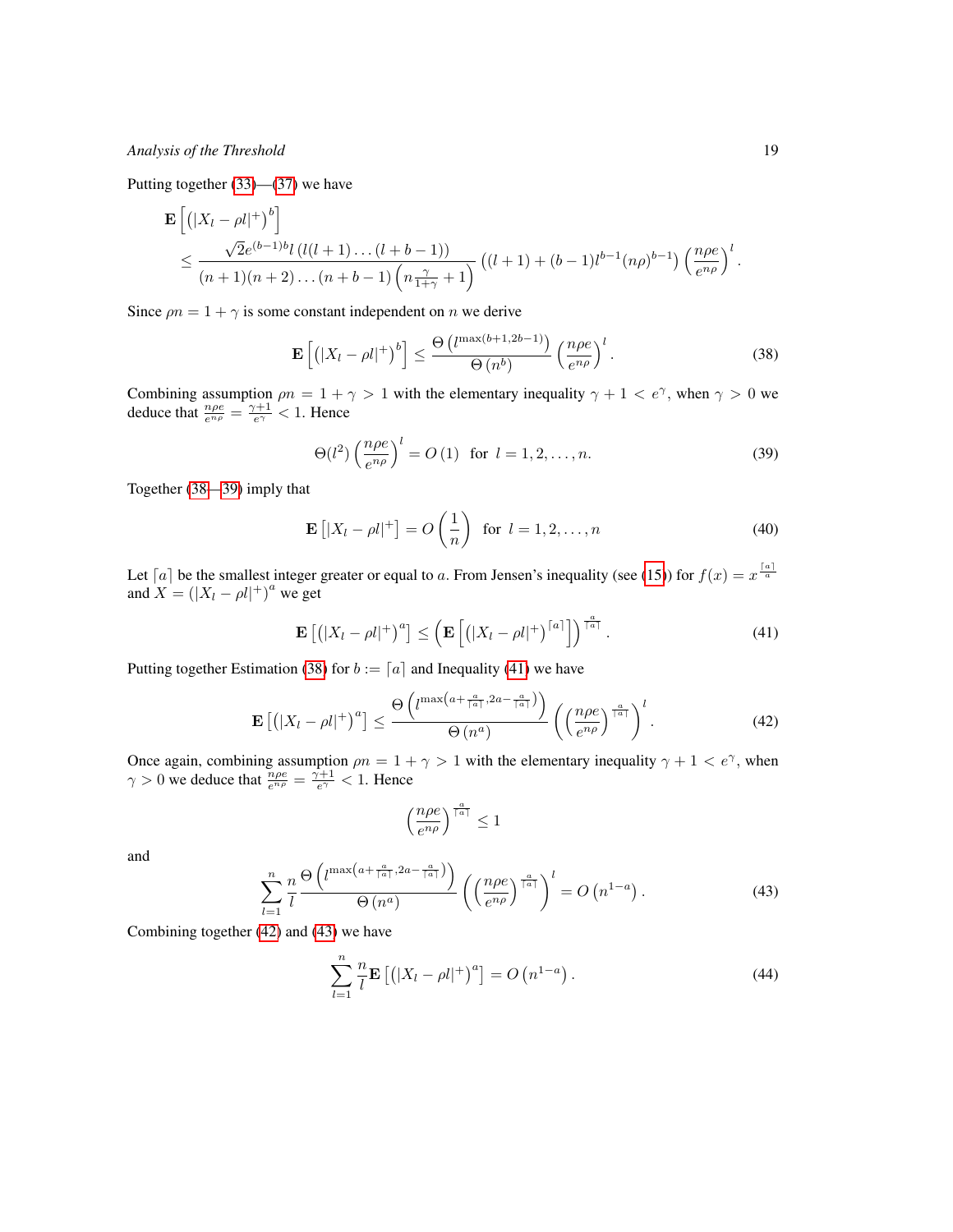Finally, together [\(40\)](#page-18-5) and [\(44\)](#page-18-6) are enough to prove the first case.

*Case*  $1 - \frac{2}{n+b-1} < \rho l \le 1$ . Let us fix any  $c > 0$ . Observe that

$$
\mathbf{E}\left[\left(|X_l - \rho l|^+\right)^c\right] = \int_{\rho l}^1 (t - \rho l)^c f_{l,n}(t)dt \le \int_{\rho l}^1 (1 - \rho l)^c f_{l,n}(t)dt \le \left(\frac{2}{n + b - 1}\right)^c \int_{\rho l}^1 f_{l,n}(t)dt.
$$
\n(45)

Since  $f_{l,n}(t)$  is the probability density function of the beta distribution, we have

<span id="page-19-3"></span><span id="page-19-1"></span><span id="page-19-0"></span>
$$
\int_{\rho l}^{1} f_{l,n}(t)dt \le \int_{0}^{1} f_{l,n}(t)dt = 1.
$$
 (46)

Putting together [\(45\)](#page-19-0) and [\(46\)](#page-19-1) we have

$$
\mathbf{E}\left[\left(|X_l - \rho l|^+\right)^c\right] = O\left(\frac{1}{n^c}\right) \text{ for } l = 1, 2, \dots, n. \tag{47}
$$

Since  $1-x \leq 1-\rho l < \frac{2}{n+b-1}$  and  $x \leq 1$ , we have  $x^{l-1} \leq 1$  and  $(1-x)^{n-l} < (\frac{2}{n+b-1})^{n-l}$ . Hence

$$
\sum_{l=1}^{n} \frac{1}{l} \int_{\rho l}^{1} f_{l,n}(t) dt \le \sum_{l=1}^{n} {n \choose l} \left(\frac{2}{n}\right)^{n-l} \int_{\rho l}^{1} dt \le \left(1 + \frac{2}{n+b-1}\right)^{n} \le \left(1 + \frac{2}{n}\right)^{n} \le e^{2}.
$$
 (48)

Putting together [\(45\)](#page-19-0) and [\(48\)](#page-19-2) we have

$$
\sum_{l=1}^{n} \frac{n}{l} \mathbf{E} \left[ \left( |X_l - \rho l|^+ \right)^c \right] \le n \left( \frac{2}{n + b - 1} \right)^c \sum_{l=1}^{n} \frac{1}{l} \int_{\rho l}^{l} f_{l,n}(t) dt = O \left( n^{1 - c} \right). \tag{49}
$$

From Estimation [\(47\)](#page-19-3) for  $c := 1$  and Estimation [\(49\)](#page-19-4) for  $c := a$  we have

<span id="page-19-4"></span>
$$
\mathbf{E}\left[|X_l - \rho l|^+\right] = O\left(\frac{1}{n}\right) \text{ for } l = 1, 2, \dots, n,
$$

$$
\sum_{l=1}^n \frac{n}{l} \mathbf{E}\left[\left(|X_l - \rho l|^+\right)^a\right] = O\left(n^{1-a}\right).
$$

This is enough to prove the second case and sufficient to complete the proof of Lemma [8.](#page-7-0)

<span id="page-19-2"></span> $\Box$ 

Proof: (Lemma [9\)](#page-7-1) First of all observe that

$$
\mathbf{E}\left[\left(|sl-X_l|^+\right)^a\right] = \int_0^{sl} (sl-t)^a f_{l,n}(t)dt \le (sl)^a \int_0^{sl} f_{l,n}(t)dt,\tag{50}
$$

where  $f_{l,n}(t) = l{n \choose l} t^{l-1} (1-t)^{n-l}$ . Applying Identities [\(10\)](#page-6-1), [\(11\)](#page-6-2) for  $c = l$ ,  $d = n - l + 1$  we have

<span id="page-19-5"></span>
$$
\int_0^{sl} f_{l,n}(t)dt = \sum_{j=l}^n \binom{n}{j} (sl)^j (1 - sl)^{n-j}.
$$
 (51)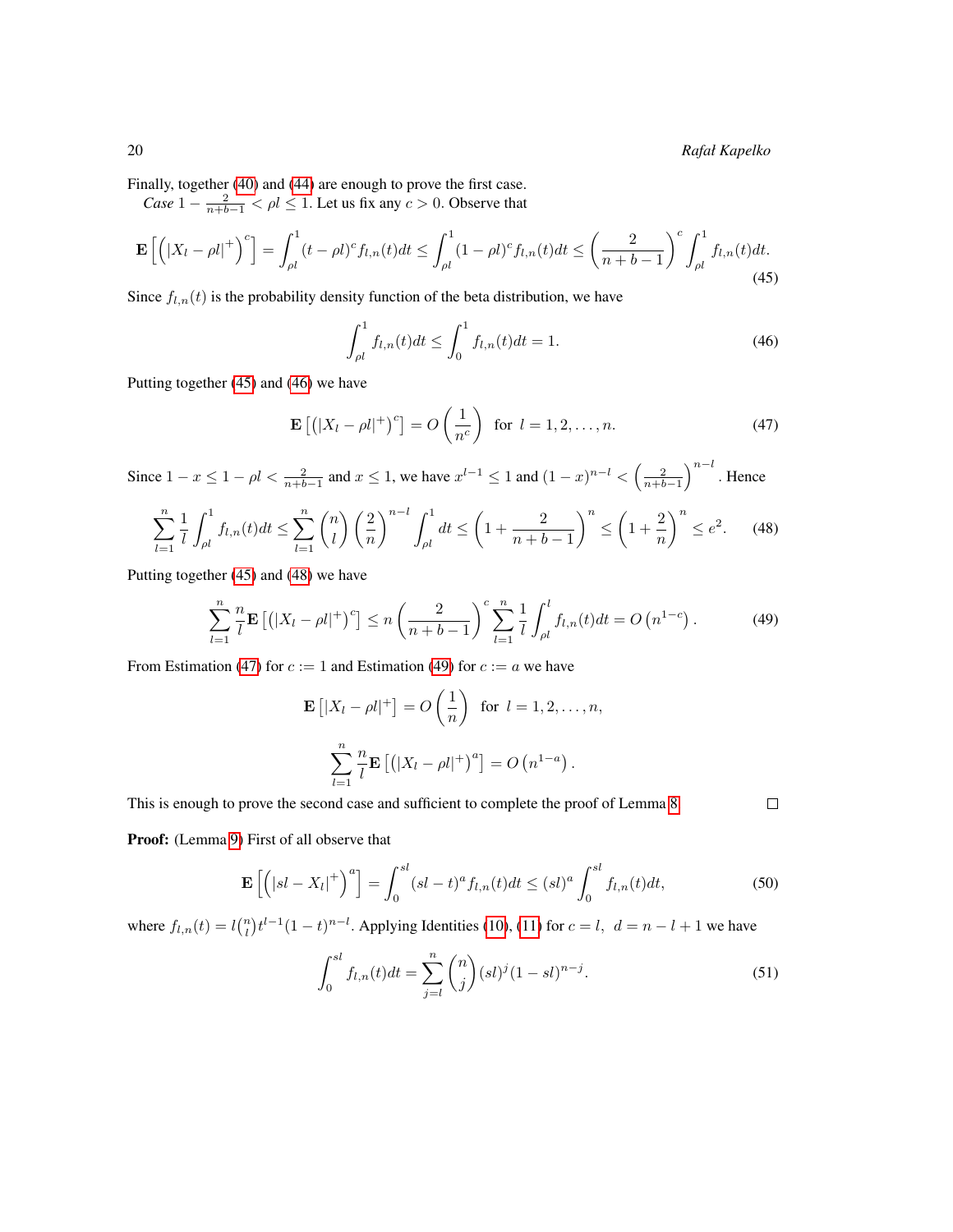From Inequality [\(12\)](#page-6-3) for  $x = sl$  we get

$$
\binom{n}{j} (sl)^j (1 - sl)^{n-j} \le \left(\frac{n}{n(1 - sl) - 1}\right)^{\frac{1}{2}} e^{-nsl} \frac{(nsl)^j}{j!}.
$$
 (52)

Using assumption  $sl < 1 - \delta$  we easily derive

<span id="page-20-2"></span><span id="page-20-0"></span>
$$
\left(\frac{n}{n(1-sl)-1}\right)^{\frac{1}{2}} \le \left(\frac{1}{\delta - \frac{1}{n}}\right)^{\frac{1}{2}} \le \sqrt{\frac{2}{\delta}}, \text{ when } n > 2/\delta. \tag{53}
$$

Combining together [\(50—](#page-19-5)[53\)](#page-20-0) we get

$$
\mathbf{E}\left[\left(|sl-X_l|^+\right)^a\right] \le (sl)^a \sqrt{\frac{2}{\delta}} e^{-nsl} \sum_{j=l}^n \frac{(nsl)^j}{j!} \le (sl)^a \sqrt{\frac{2}{\delta}} e^{-nsl} \sum_{j=l}^\infty \frac{(nsl)^j}{j!}, \text{ when } n > 2/\delta. \tag{54}
$$

Using assumption  $sn < 1$  we can easily derive the following inequality

$$
\frac{(nsl)^j}{j!} \ge \frac{(nsl)^{j+1}}{(j+1)!}, \quad \text{when} \quad j \ge l-1.
$$

Therefore

<span id="page-20-1"></span>
$$
\sum_{j=l}^{\infty} \frac{(nsl)^j}{j!} = \sum_{j=l}^{\lceil le \rceil} \frac{(nsl)^j}{j!} + \sum_{j=\lceil le \rceil+1}^{\infty} \frac{(nsl)^j}{j!} \le \frac{(nsl)^l}{l!} (le+1) + \sum_{j=\lceil le \rceil+1}^{\infty} \frac{(nsl)^j}{j!}.
$$

Applying Stirling's formula [\(13\)](#page-6-4) for  $N = l$  and  $N = j$  we get

$$
\frac{l^l}{l!} \le \frac{e^l}{l^{\frac{1}{2}}} \le e^l, \quad \frac{1}{j!} \le \frac{e^j}{j^{j+\frac{1}{2}}} \le \frac{e^j}{j^j}.
$$

Using these estimations in Inequality [\(55\)](#page-20-1) we derive

<span id="page-20-4"></span><span id="page-20-3"></span>
$$
\sum_{j=l}^{\infty} \frac{(nsl)^j}{j!} \le (nse)^l (le+1) + \sum_{j=\lceil le \rceil+1}^{\infty} \left(\frac{nse}{j}\right)^j.
$$
\n(55)

From assumption  $sn < 1$  we get

$$
\sum_{j=\lceil le \rceil+1}^{\infty} \left( \frac{nsle}{j} \right)^j \le \sum_{j=\lceil le \rceil+1}^{\infty} (ns)^j \le \sum_{j=l}^{\infty} (ns)^j = (ns)^l \frac{1}{1-ns} = \frac{(ns)^l}{\delta}.
$$
 (56)

Together Inequalities [\(54\)](#page-20-2), [\(55\)](#page-20-1) and [\(56\)](#page-20-3) imply

$$
\mathbf{E}\left[\left(|sl-X_l|^+\right)^a\right] \leq \sqrt{\frac{2}{\delta}}s^a l \sum_{l=1}^n \left(\left(\frac{nse}{e^{ns}}\right)^l (le+1)l^{a-1} + \left(\frac{ns}{e^{ns}}\right)^l \frac{l^{a-1}}{\delta}\right), \quad \text{when } n > 2/\delta.
$$